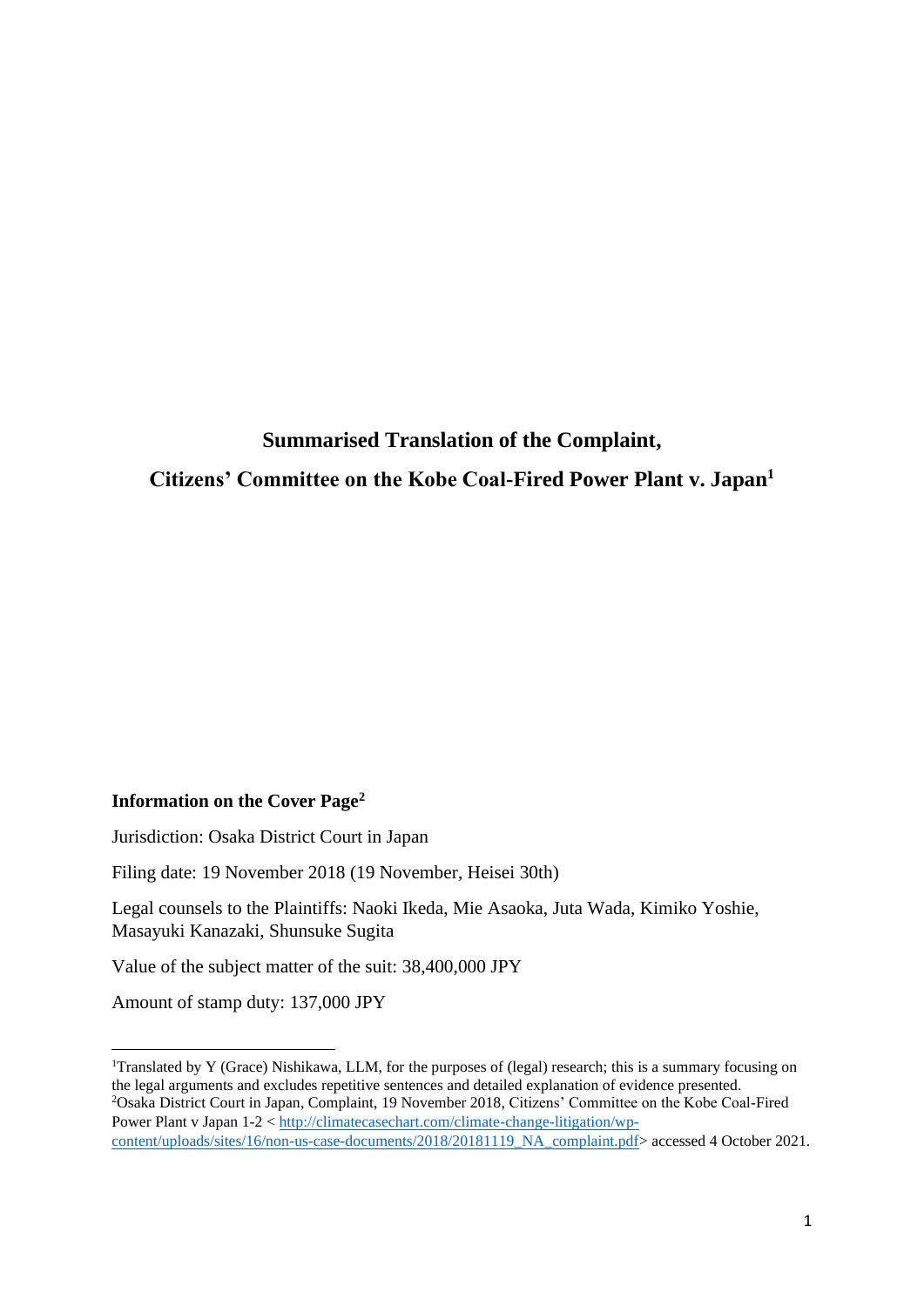## **Table of Contents**

| $\mathbf{1}$   |       |                                                                                   |  |
|----------------|-------|-----------------------------------------------------------------------------------|--|
| $\overline{2}$ |       |                                                                                   |  |
| 3              |       |                                                                                   |  |
|                | 3.1   |                                                                                   |  |
|                | 3.2   |                                                                                   |  |
|                | 3.3   | Operation of the New Coal-Fired Units, Global-Warming, and Air Pollution9         |  |
| $\overline{4}$ |       |                                                                                   |  |
|                | 4.1   |                                                                                   |  |
|                | 4.2   | International development towards the net zero CO2 emission11                     |  |
|                | 4.3   |                                                                                   |  |
|                | 4.4   |                                                                                   |  |
|                | 4.5   | Current situations: regulations over the construction and operation of coal-fired |  |
|                |       |                                                                                   |  |
|                | 4.6   | Measures that the state should take to prevent the damage from climate change16   |  |
| 5              |       |                                                                                   |  |
|                | 5.1   | EIA and the authority of the Minister of Economy, Trade and Industry 17           |  |
|                | 5.1.1 |                                                                                   |  |
|                | 5.1.2 |                                                                                   |  |
|                | 5.1.3 | The EIA procedures applicable to the Class 1 power plants  18                     |  |
|                | 5.1.4 | Involvement of the Minister of Economy, Trade and Industry and the possible       |  |
|                | 5.2   | Fault relating the consideration of the greenhouse gases and environmental        |  |
|                |       |                                                                                   |  |
|                | 5.2.1 | Measures against the greenhouse gases at the New Coal-Fired Units20               |  |
|                | 5.2.2 |                                                                                   |  |
|                | 5.3   |                                                                                   |  |
|                | 5.3.1 |                                                                                   |  |
|                |       |                                                                                   |  |
|                | 5.3.3 |                                                                                   |  |
|                | 5.3.4 | Issues associated with the investigation, prediction, and evaluation points 27    |  |
|                | 5.4   |                                                                                   |  |
|                |       |                                                                                   |  |
|                | 5.6   |                                                                                   |  |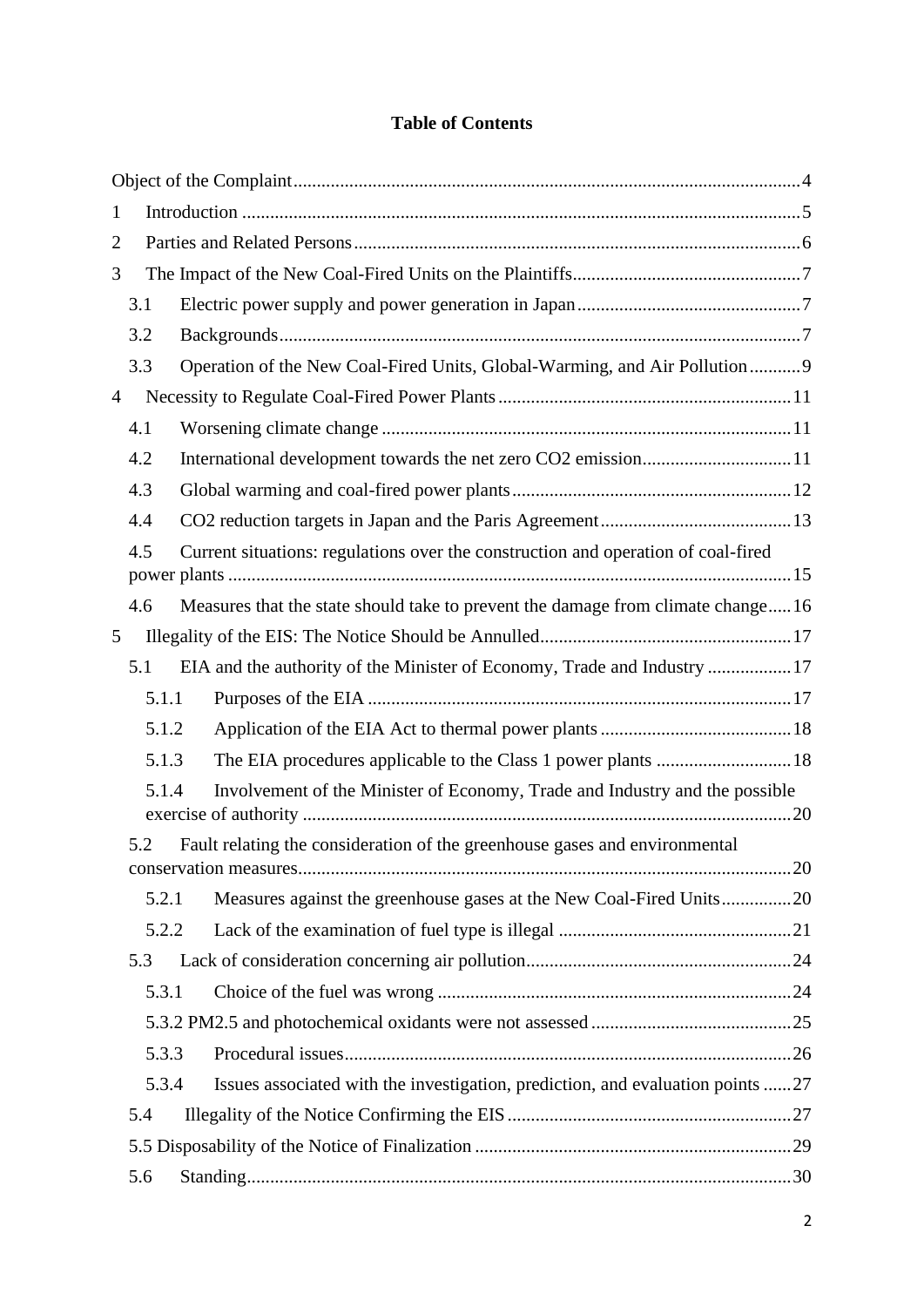| 5.7 |                                                                                                                                                                                 |  |
|-----|---------------------------------------------------------------------------------------------------------------------------------------------------------------------------------|--|
|     | 6 Confirming the Illegality of Not Establishing the Regulations relating the CO2 emission<br>in 1997 Ministry of International Trade and Industry Ordinance No. 51; Ministerial |  |
|     | Ordinance That Sets Technical Standards for Thermal Power Generation Equipment33                                                                                                |  |
|     |                                                                                                                                                                                 |  |
|     |                                                                                                                                                                                 |  |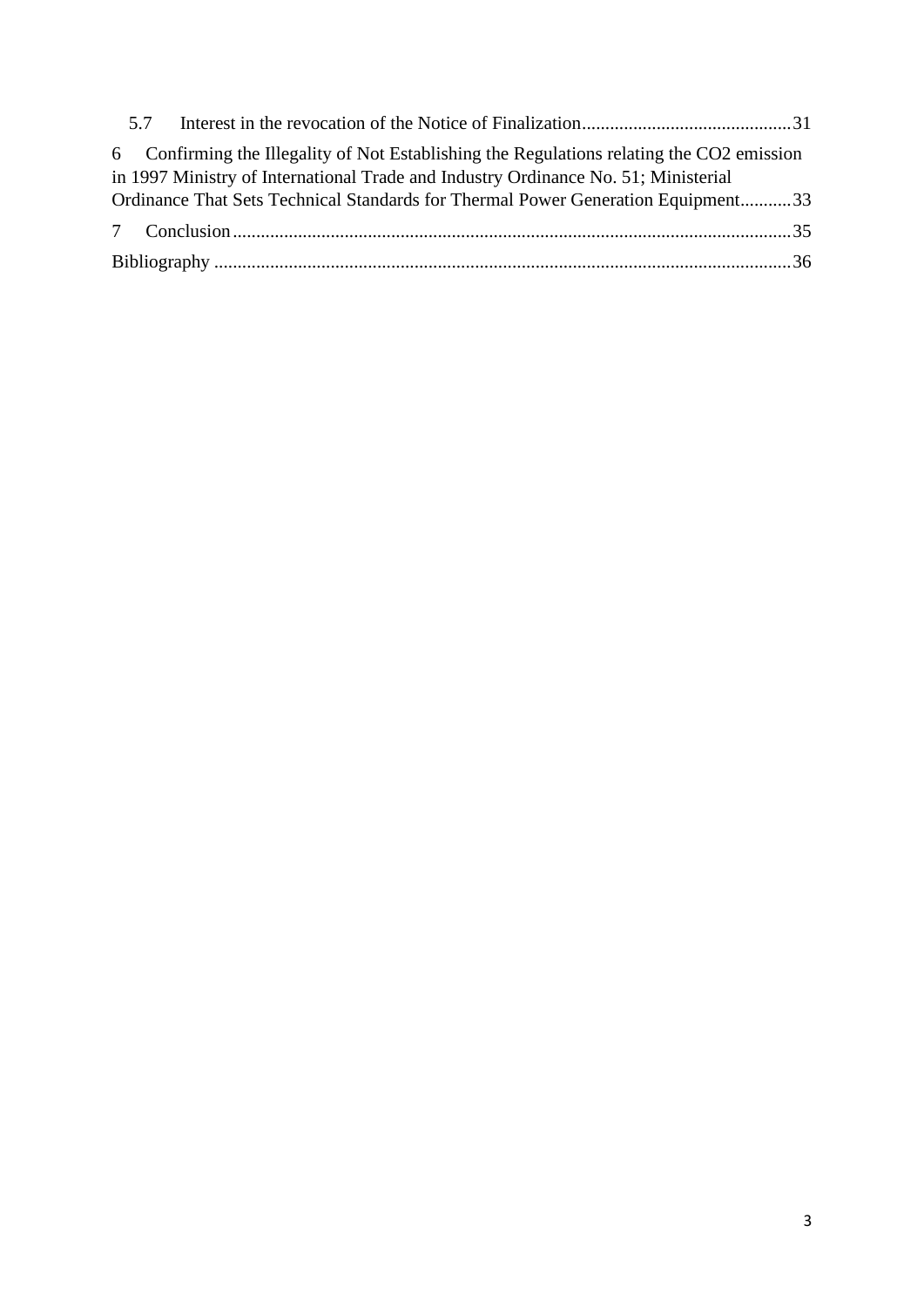## **Object of the Complaint**

<span id="page-3-0"></span>The Plaintiffs seek the following judgment.

1. The Notice of Finalization, dated  $21<sup>st</sup>$  May 2018 issued by the Minister of Economy, Trade and Industry in accordance with Article 46 (17) (ii) of the Electricity Business Act affirming the environmental impact statement (EIS) by Kobelco Power Kobe No. 2 Inc. (Kobelco Power Kobe No.2) regarding the thermal power plants below shall be revoked.

The name of the power plant: Kobe Coal-Fired Power Plant (tentative name) (under planning) Fuel used: coal Electric power generated: 1,300,000 kW in total Method of power generation: micro charcoal-fired power generation with ultra-supercritical pressure Starting date of power supply: Unit 3 (New Coal-Fired Power Unit 1) in 2021 Unit 4 (New Coal-Fired Power Unit 2) in 2022 Planned construction site: Nadahamahigashi-cho 2, Nada-Ward, Kobe, Hyogo

- 2. The omission of establishing regulations concerning the CO2 emission by thermal power plants, which are consistent with the Paris Agreement, based on Article 39 (1) of the Electricity Business Act is illegal.
- 3. The court costs shall be borne by the Defendant.

(Summarised Translation of the Complaint, p3)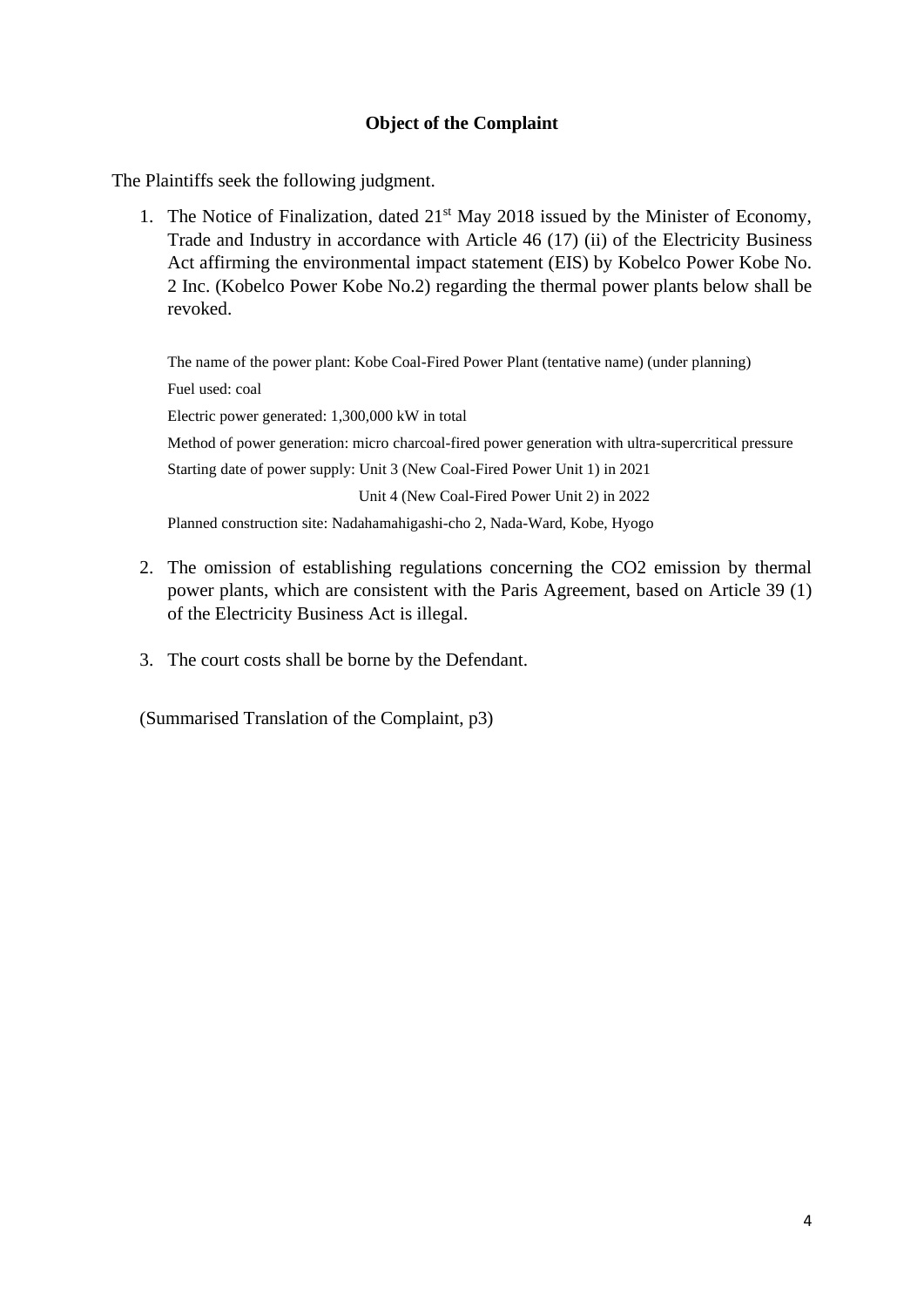#### **1 Introduction**

<span id="page-4-0"></span>The world is striving for the phase-out of coal-fired power generation under the Paris Agreement in order to combat global warming and prevent air pollution. However, Kobe Steel Ltd. (Kobe Steel) proceeded with its plan to build new coal-fired power plants and started the construction on 1st October 2018. The construction started because the State [Japan] had not implemented effective regulations concerning the Environmental Impact Assessment (EIA) procedures based on the Environmental Impact Assessment Act. Moreover, the EIA for the New Coal-Fired Power Units ended even though there was no appropriate consideration of the environmental conversation.

The Plaintiffs may suffer damage related to the emissions of CO2 and air pollutants. Thus, they seek the appropriate environmental consideration by reducing the CO2 and air pollutant emissions by the New Coal-Fired Power Units through the revocation of the Notice of Finalization by the Minister of Economy, Trade and Industry. This complaint institutes a lawsuit demanding the regulations of the CO2 emission by recognising the illegality of the omission of establishing regulative standards that are consistent with the Paris Agreement. (p 6)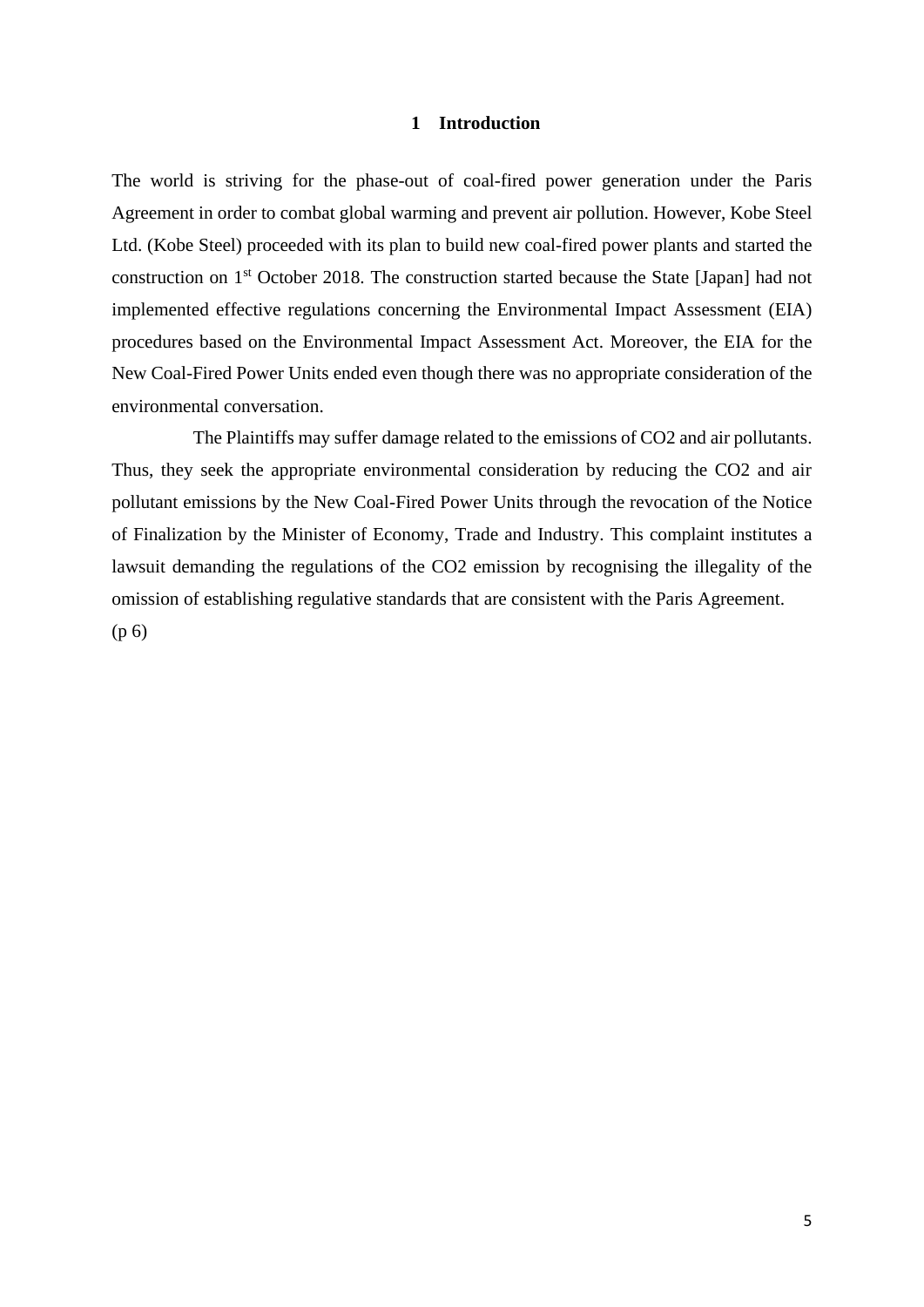#### **2 Parties and Related Persons**

#### <span id="page-5-0"></span>**Plaintiffs**

The Plaintiffs are those persons who live in Hyogo Prefecture and may suffer damage from the air pollution and global warming (climate change) if the New Coal-Fired Unites are built. (p6)

#### **Defendant**

The Defendant, the Minister of Economy, Trade and Industry, is an administrative authority that is competent to regulate and supervise the installation and management of the electric facilities based on the Electricity Business Act and has *jus disponendi* concerning the EIA based on the Environmental Impact Assessment Act and Electricity Business Act. (pp 6-7)

#### **Related companies**

Kobe Steel Ltd. (Kobe Steel) is a steel manufacturing corporation that planned to build and operate new coal-fired power plants at Nadahamahigashi-cho 2, Nada-Ward, Kobe, Hyogo. It is also the body that carried out the EIA. (p7)

Kobelco Power Kobe No. 2 Inc. (Kobelco Power Kobe No.2) is a pure subsidiary of Kobe Steel established through a company split in April 2018 for the power generation business at the New Coal-Fired Units. It succeeded to the rights and obligations concerning the power generation business at the New Coal-Fired Units from Kobe Steel. The Notice of Finalization was addressed to Kobelco Power Kobe No.2, and it is currently constructing the New Coal-Fired Units. (p7)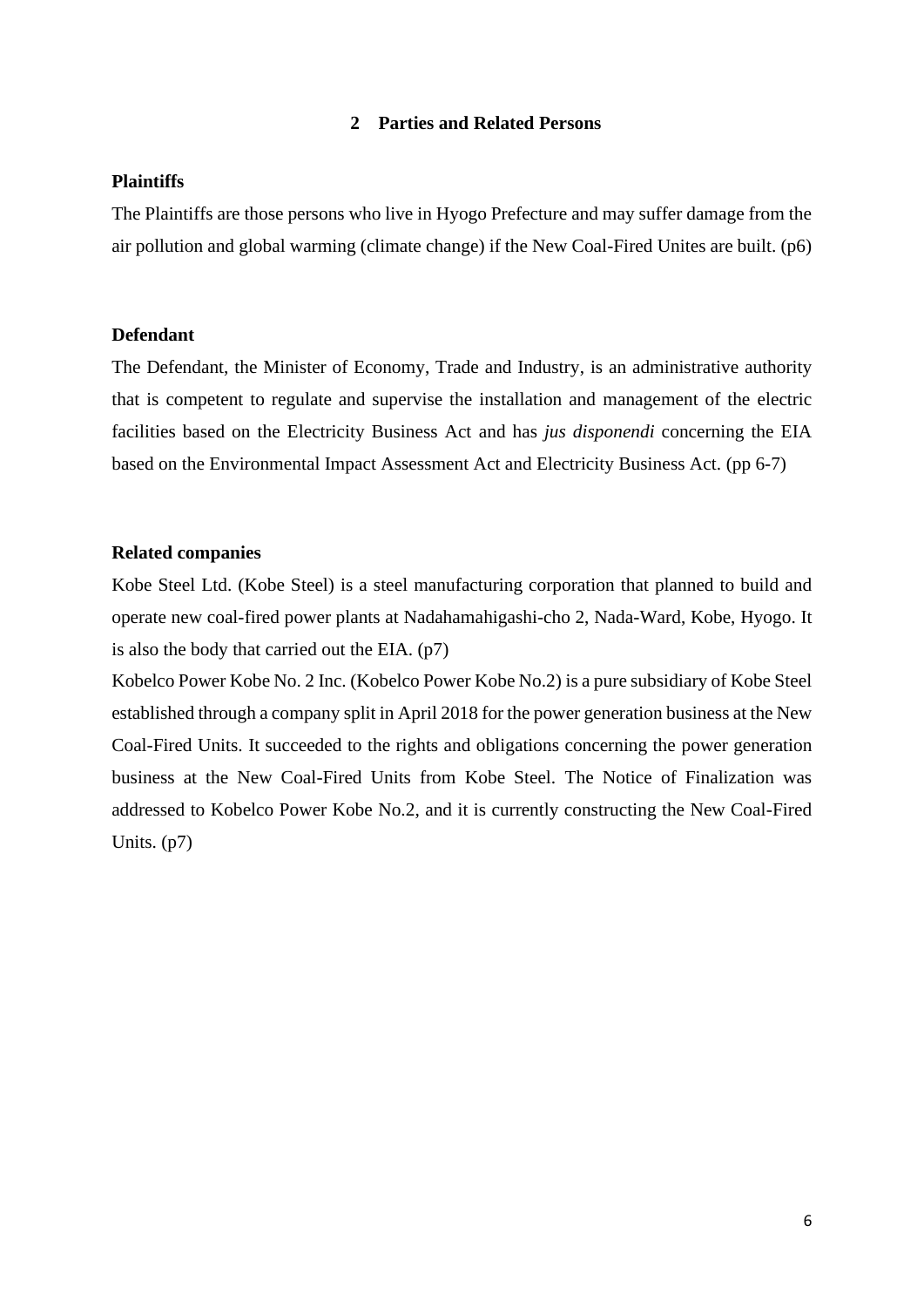#### **3 The Impact of the New Coal-Fired Units on the Plaintiffs**

#### <span id="page-6-1"></span><span id="page-6-0"></span>**3.1 Electric power supply and power generation in Japan**

The proportion of the coal-fired power generation in Japan expanded under the national policy of reducing the dependence on oil after the oil crisis. The use of coal causes a large amount of CO2 emissions and air pollutants and has a significant impact on the environment. However, coal is widely utilized as it is relatively cheaper than other fuels, such as natural gas. Additionally, the energy liberalisation and the temporary power shortage due to the shutdown of the nuclear power plants following the 2011 Tohoku Earthquake and Tsunami led to the planning of the construction of new coal-fired power plants. (pp7-8)

Nonetheless, the construction of new power plants is not necessary, considering the effort made by the citizens and providers to save energy and the increasing use of renewable energy after the enactment of the Act on Special Measures Concerning Procurement of Electricity from Renewable Energy Sources by Electricity Utilities in July 2012. Further, developed countries are trying not to only avoid the construction of new coalfired power plants but also abolish the existing coal-fired power plants because of their negative impact on the environment and incompatibility with renewable energy. (pp7-8)

#### <span id="page-6-2"></span>**3.2 Backgrounds**

The construction plan [of the New Coal-Fired Units] was made during the power storage after 2011. Specifically, the plan is to build two large-scale coal-fired units with the total amount of 1,300,000 kW of power generated, which is as much as the power generated by the existing plant. Since the New Coal-Fired Units both generate 650,000 kW each, they are considered to be 'class-1 project' within the meaning of Article 2 (2) of the Environmental Impact Assessment Act. Accordingly, the EIA procedure was initiated based on the Environmental Impact Assessment Act and Electricity Business Act. In 2014, the procedures to prepare a document on primary environmental impact consideration at the early stage (document on primary environmental impact consideration), a scoping document on environmental impact assessment (scoping document), and a draft environmental impact statement (draft EIS) started. (pp9-10)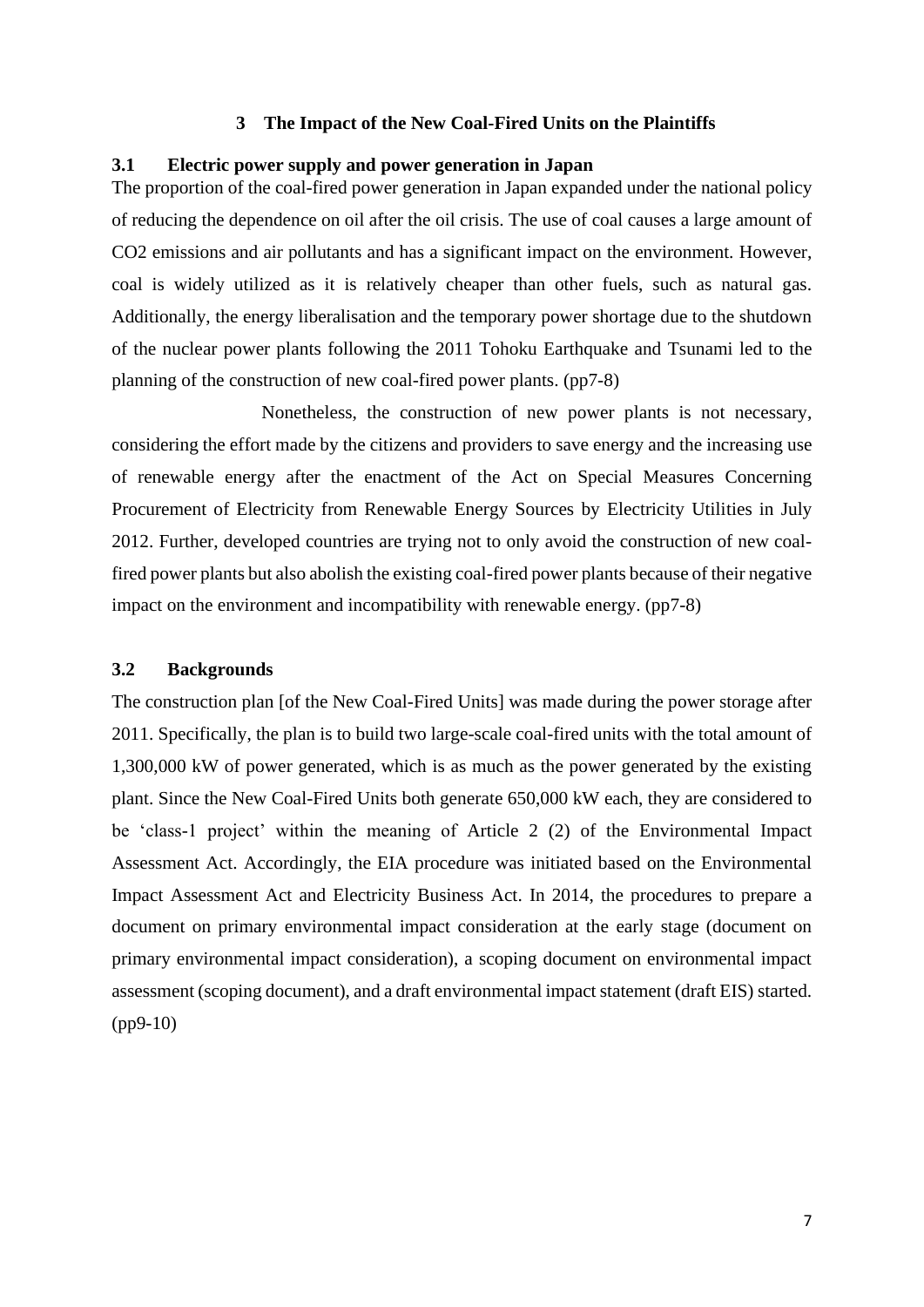The overview of the EIA procedure is shown below.

December 2014: [submission of] the document on primary environmental impact consideration -consideration of the location, scale, etc. during the planning February 2015: the opinions by citizens, the Mayor, and the Governor June 2015: the scoping document -indicating the methods of the EIA and items to be examined November 2015: the opinions by citizens, the Mayor, and the Governor July 2017: draft EIS -shows the outcomes of the investigation, prediction, and evaluation of the environmental impact -indicates measures for environmental conservation August 2017: the public hearing by Kobe City August 2017: the opinions by citizens March 2018: the opinions by the Mayor and the Governor March 2018: the opinion by the Minister of Environment April 2018: recommendation by the Minister of Economy, Trade and Industry 11th May 2018: the EIS 22nd May 2018: Notice of Finalization by the Minister of Economy, Trade and Industry confirming the

EIS

30th August 2018: Notification of the construction plan

1st October 2018: Construction started

(p10)

The planned construction site is an area that suffered from serious air pollution in the past and is still in the process of improving its environmental conditions. Accordingly, citizens who have been concerned with the air quality and global warming strongly disagreed with the planned construction. Moreover, the Mayor of Kobe City, the Governor of Hyogo Prefecture, and the Minister of the Environment pointed out environmental issues and expressed the need to re-consider the construction. (p10)

481 people in the neighbourhood instituted a mediation against Kobe Steel and others before the Examination Committee for Pollution in Hyogo Prefecture and have been requesting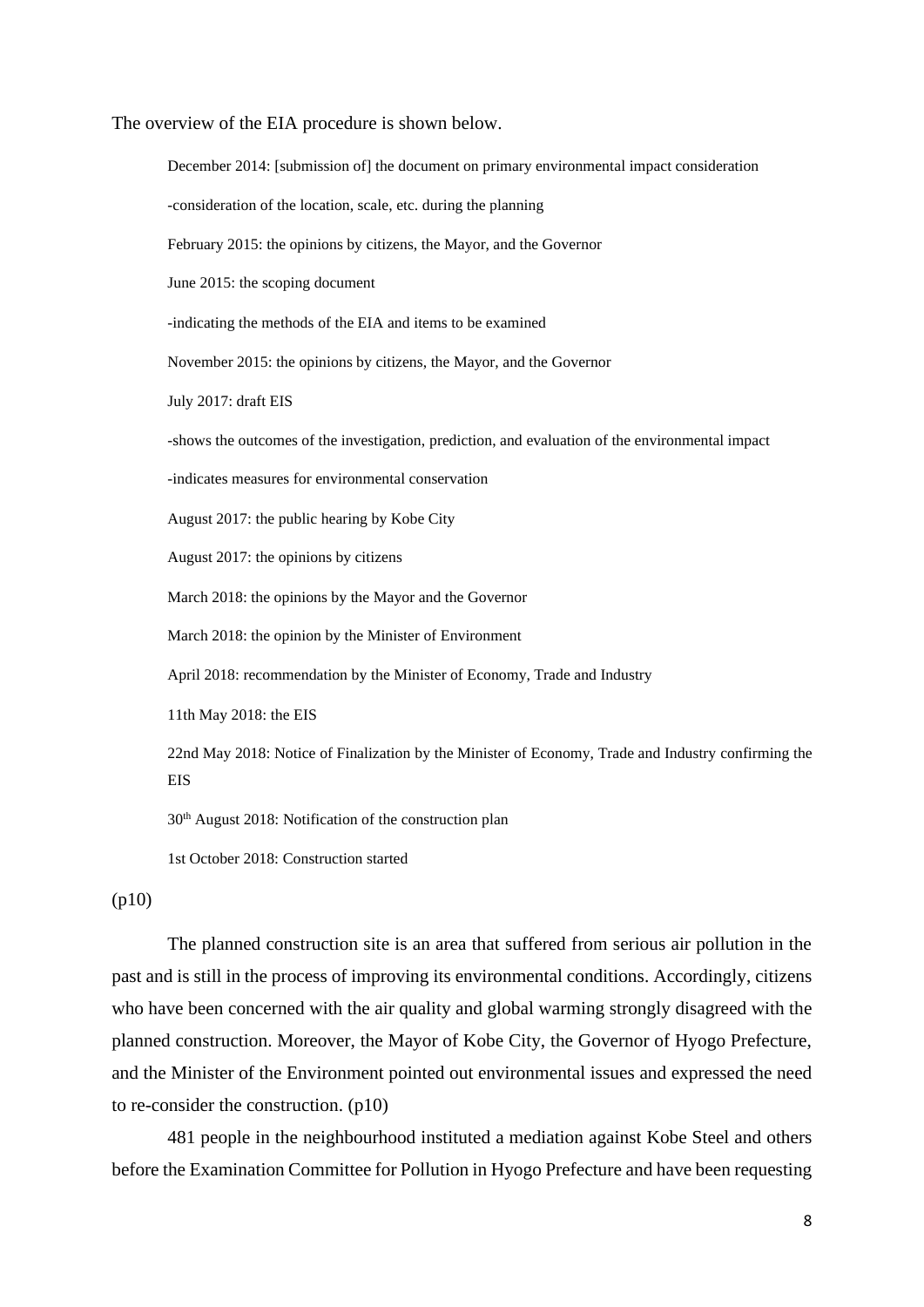a review of the constriction plan since December 2017. However, Kobe Steel and others did not review the construction plan. Kobelco Power Kobe No.2, which took over the construction project after the company split, submitted the EIS to the Minister of Economy, Trade and Industry on 11<sup>th</sup> May 2018. The Minister did not order any changes and made the Notice of Finalization confirming the EIS on 22<sup>nd</sup> May. On 30<sup>th</sup> August, Kobelco Power Kobe No.2 made a notification of the construction plan in accordance with Article 48 (1) of the Electricity Business Act (it can only start the construction after 30 days of the notification). On 14<sup>th</sup> September, about 40 citizens filed a complaint requesting an injunction of the construction and operation of the New Coal-Fired Units claiming that their personal rights are violated by air pollution and global warming (Citizens' Committee on the Kobe Coal-Fired Power Plant v. Kobe Steel Ltd., et al.). The 30-day period lapsed without the Minister ordering revision of the construction plan based on Article 48 (4) of the Electricity Business Act. Consequently, Kobelco Power Kobe No. 2 started the construction on 1st October 2018. (pp10-11)

#### <span id="page-8-0"></span>**3.3 Operation of the New Coal-Fired Units, Global-Warming, and Air Pollution**

The operation of the New Coal-Fired Units will cause a large amount of CO2 emission, and there is no carbon capture and storage (CCS) installed. The amount of the emission is expected to rise to 6,920,000 tons per year according to the EIS. This amount is 0.61 % of the national CO2 emission caused by power generation in Fiscal Year (FY) 2016 and approximately 1/5000 of the global emission of energy-derived CO2. If the emission by the existing power plants (about 7.9 million tons) is added to the calculation, the total amount of the CO2 emission is expected to be more than 1.3 % and 1/2300 respectively. Moreover, the expected amount of emission is 60% of the indirect CO2 emissions in Kobe City (in FY 2015) and is equivalent to the emission by 1.5 million ordinary households. This amount of CO2 emission will certainly accelerate global warming and cause serious damage. (pp11-13)

Sulfur oxides, dust, and soot (suspended particulate matters) cause respiratory diseases, such as asthma and pneumonia. Nitrogen oxides also causes respiratory diseases when inhaled. NOx, dust, and soot produce PM 2.5 that can worsen respiratory diseases, cardiovascular diseases, and lung cancer. Moreover, PM 2.5 can be dispersed and pollute remote places. Furthermore, NOx causes acid rain and ozone. The Plaintiffs' health is likely to be damaged by those pollutants. (pp14-15)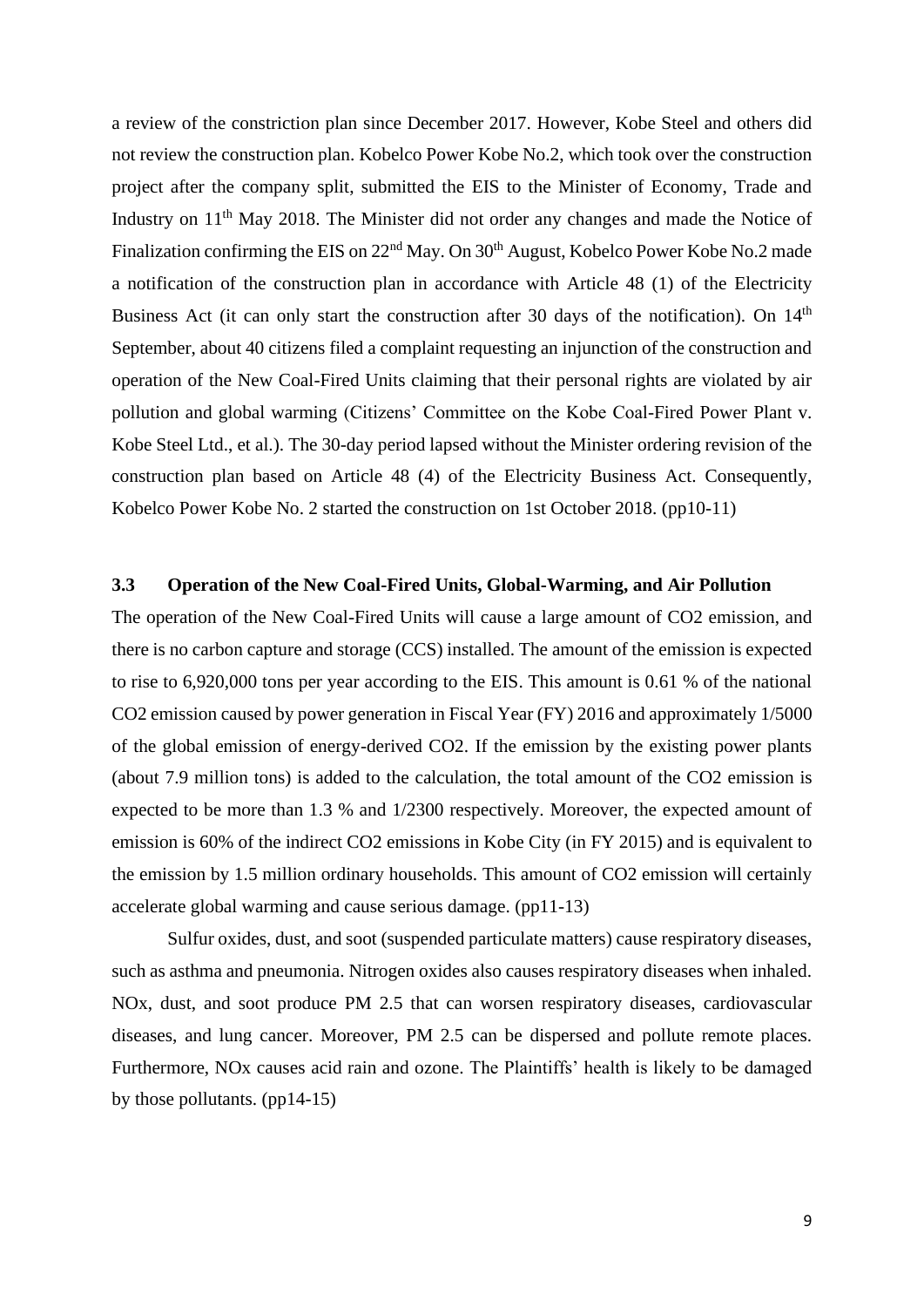As explained, the New Coal-Fired Units certainly have adverse effects on the environment by the emissions of CO2 and air pollution. However, they are about to be operated because

- 1) the EIA was not corrected even though there was no consideration for the environment, and
- 2) there is no legislation regulating the CO2 emission by power plants nor appropriate measures regulating the pollution and environmental impacts of electric facilities based on the Electricity Business Act.

If the Minister of Economy, Trade and Industry adequately exercised its authority to supervise and regulate [the construction and operation of the New Coal-Fired Units], the aforementioned damage could have been prevented. Nonetheless, the Minister of Economy, Trade and Industry omitted to exercise its authority. (p15)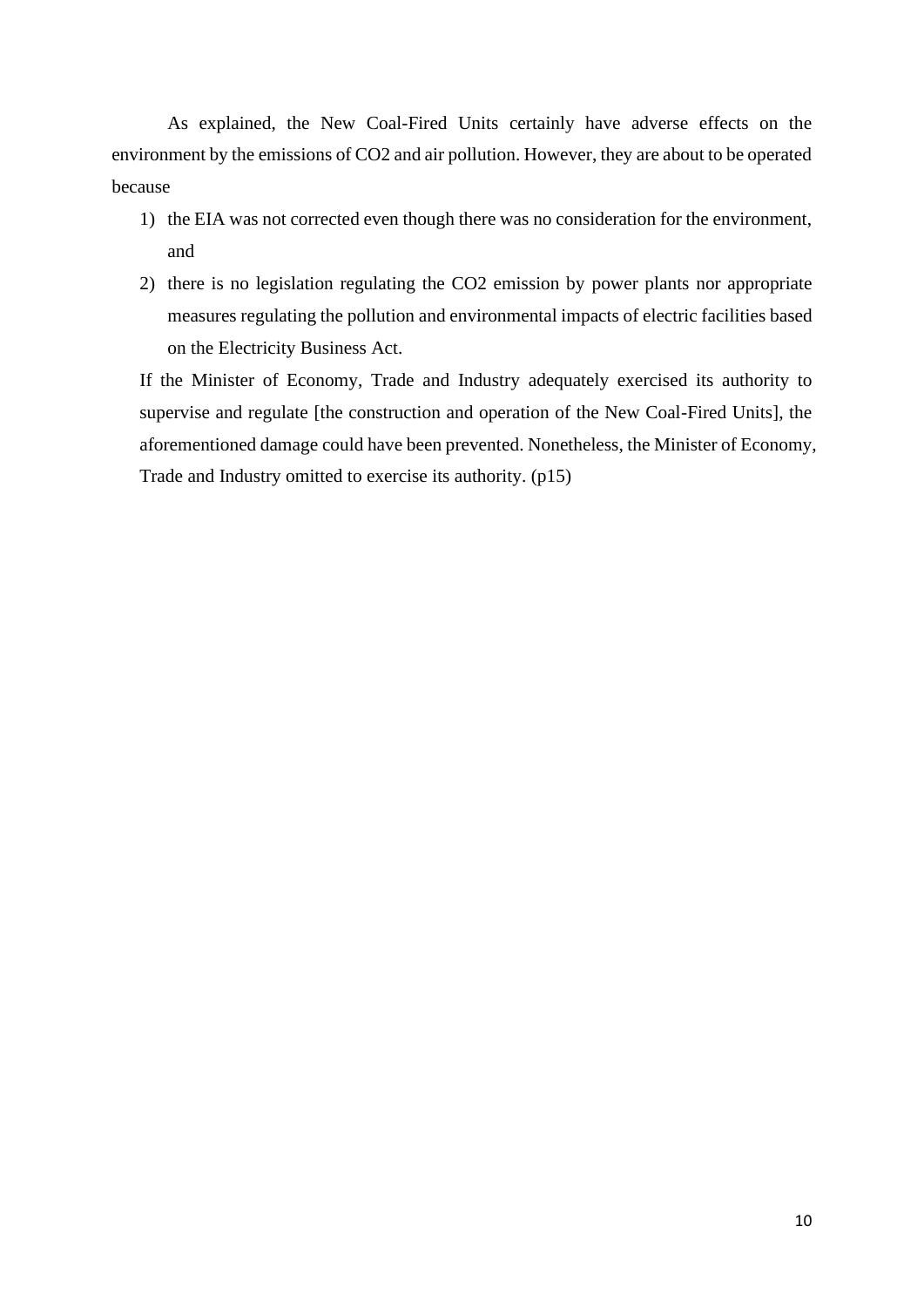#### **4 Necessity to Regulate Coal-Fired Power Plants**

#### <span id="page-10-1"></span><span id="page-10-0"></span>**4.1 Worsening climate change**

The concentration of CO2 [in the atmosphere] increased from 278 ppm before the industrialization to 410 ppm in April 2018. The average temperature increased by 0.85 degrees Celsius between 1880 and 2012 globally and by 1.19 degrees in 100 years since 1889 in Japan. (p16)

Currently, climate change is causing a lot of damage to life, health, and property worldwide, through landslide due to extreme rainfall, storm surge due to a huge typhoon, heatstroke due to the high temperature, and other disasters caused by abnormal weather. (pp16- 17)

The Fifth Assessment Report by the Intergovernmental Panel on Climate Change (IPCC) states that the human influence on the climate system and global warming is clear and the average temperature and precipitation have been increasing. (p17)

Japan has also suffered a lot of human and property damage from the abnormal weather. Effects of global warming and climate change caused by CO2 and other greenhouse gas emissions are now apparent. (p17)

### <span id="page-10-2"></span>**4.2 International development towards the net zero CO2 emission**

The IPCC was established in 1988 and has published 5 assessment reports since 1990. In response to the scientific warning, the United Nations Framework Convention on Climate Change (the UNFCCC) was adopted in 1992, and the Kyoto Protocol, clarifying the responsibilities of developed countries, was adopted in 1997. The Kyoto Protocol entered into force in 2005, and the world made the transition towards the use of renewable energy and energy saving. (p18)

On the other hand, the emission of greenhouse gases continued, and climate change is worsening. The IPCC's Fourth Assessment Report (from 2007) stated that developed countries must reduce the CO2 emission by 25-40 % (compared with the 1990 level) by 2020 and by 80- 95 % by 2050 in order to keep the temperature increase below 2 degrees Celsius. (p18) Moreover, the Fifth Assessment Report states that

- 1) the seriousness of global warming in the late 21st century is determined by the cumulative emission of CO2,
- 2) the remaining carbon budget is only a trillion, and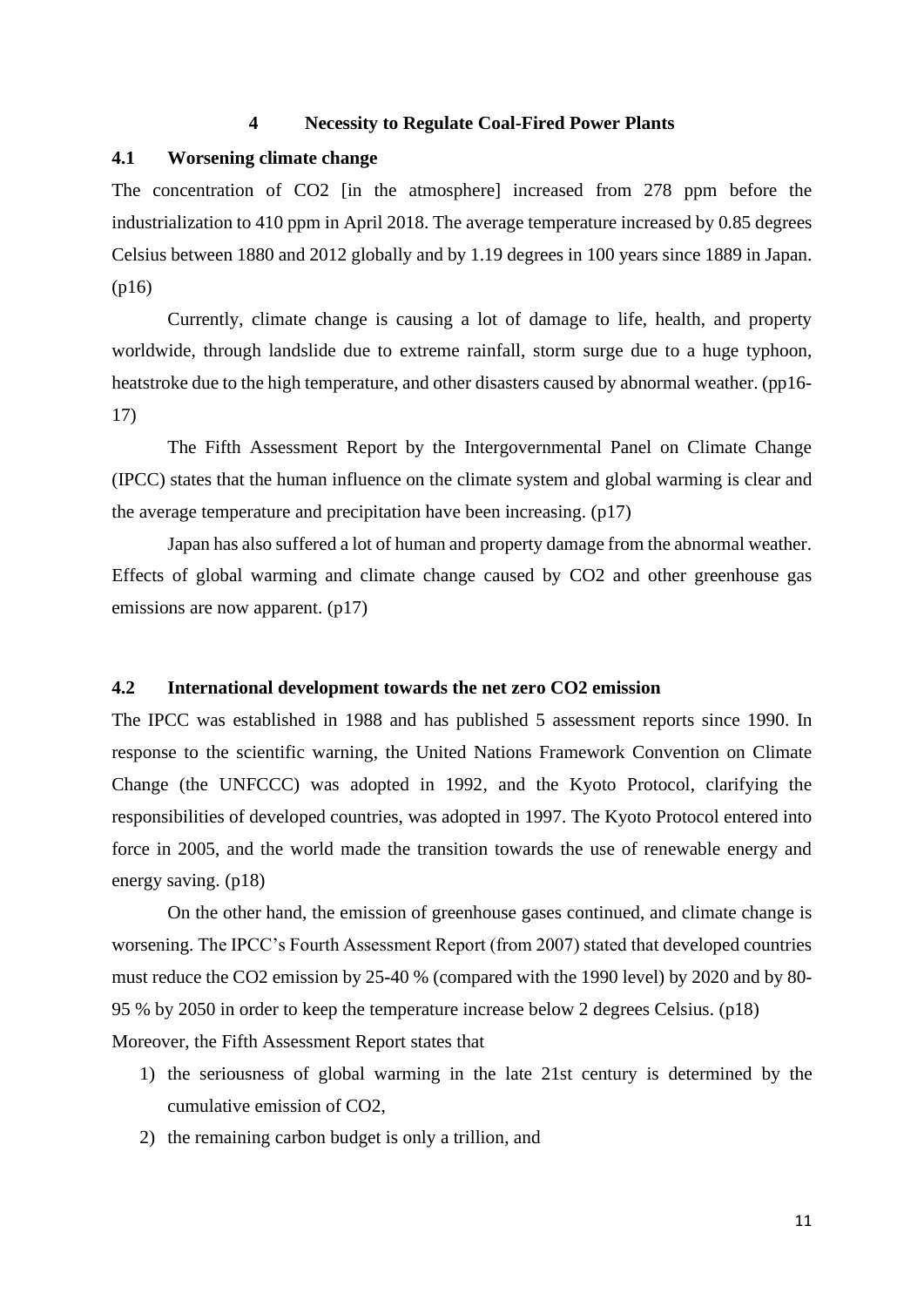3) the world needs to largely reduce the emissions of CO2 and greenhouse gases; there must be a 40-70% reduction compared with the 2010 level by 2050; the emission needs to be zero or less by 2100.

Developed countries, including Japan, have declared to reduce greenhouse gas emissions by 80% by 2050 in response to those IPCC reports and the agreements made at UNFCCC COP. (p18)

The Paris Agreement was adopted in December 2015 to limit the increase in the global average temperature well below 2, or preferably 1.5, degrees. In order to achieve this reduction target, the Paris Agreement obliges the Parties to balance the anthropogenic emissions and removals {Article 4 (1)}, prepare, communicate, and maintain Nationally Determined Contributions (NDCs) {Article 4 (2)}, and implement them with domestic measures. The Paris Agreement entered into force on 4<sup>th</sup> November 2016, and Japan ratified it on  $8<sup>th</sup>$  November 2018. There are currently 184 state parties, and the international community agreed to aim for the net zero CO2 emission in order to minimise the influence on climate change. (p19)

An article published in the Proceedings of the National Academy of Science of the United States of America on  $6<sup>th</sup>$  August 2021 indicated the possibility of the world reaching the 'tipping point' that leads to the 'Hothouse Earth'. (pp19-20)

Moreover, the IPCC's report on the Global Warming of 1.5 °C illustrated the consequences of the 1.5-degree increase [in the average temperature], such as extremely high temperatures, heavy rainfall, and more frequent drought. (p20)

Further, our efforts for the next 10 years are especially important [for the future of the environment]. (p20)

#### <span id="page-11-0"></span>**4.3 Global warming and coal-fired power plants**

One of the ways to prevent climate change is to quit coal-fired power generation. Even though the use of coal is highly efficient in power generation, the amount of CO2 emission per one unit of generated power is about twice as much as the emission by natural gas power generation. Thus, it is essential to abolish coal-fired power generation in order to achieve the net zero CO2 emission. (p20)

Similarly, the United Nations Environment Programme stresses the necessity to avoid the construction of new coal-fired power plants without the CCS and to gradually reduce the use of existing coal-fired power plants. (p20)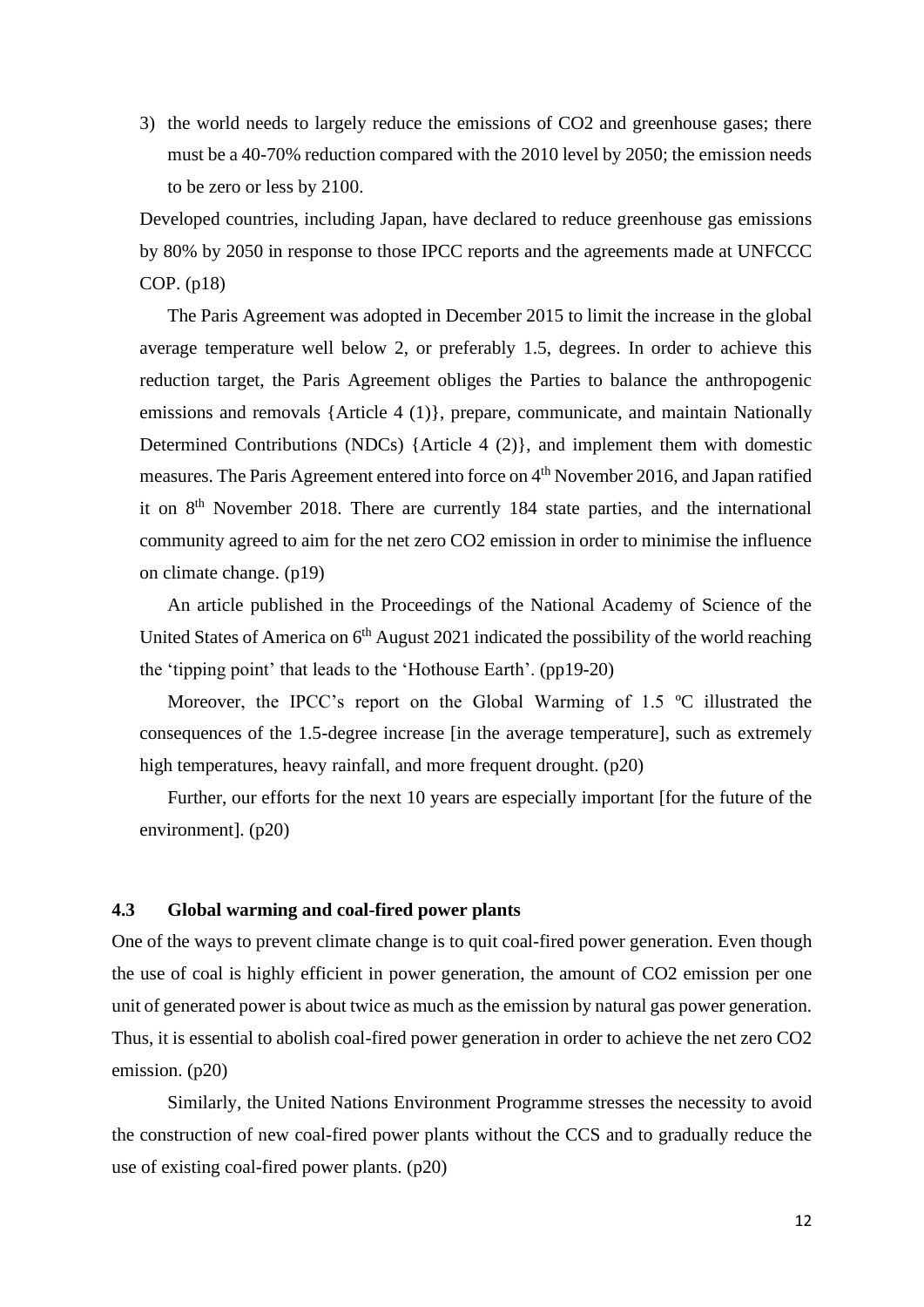On the other hand, CO2 emission in Japan amounted to 92% of the total greenhouse gas emission (1,307 million tons) in FY 2016, of which energy-derived was 94%, and the CO2 emission by industrial electric power generation accounted for 42% thereof (39% for the total CO2 emission). (p21)

Japan's policy to continue increasing the number of coal-fired power plants is absurd and incompatible with the Paris Agreement. (p21)

#### <span id="page-12-0"></span>**4.4 CO2 reduction targets in Japan and the Paris Agreement**

The Japanese Government made a cabinet decision aiming for an 80 % reduction in greenhouse gas emissions (the 4<sup>th</sup> Basic Environmental Plan). This long-term goal was confirmed by the Intended Nationally Determined Contributions (INDCs) in FY 2030 (formulated in 2015) and the Plan for Global Warming Countermeasures (formulated in 2016). (p23)

However, the Government withdrew the reduction target for 2020 in 2013 (25% reduction compared with FY 2005) and replaced it with the 3.8% reduction compared with FY 1990). The Ministry of Economy, Trade and Industry declared in July 2015 that coal and nuclear power were the baseload power sources. It further made energy supply plans for FY 2030 where the coal-fired power generation amounts to 26% and submitted an INDC with a 26% reduction target of greenhouse gas emissions compared to FY 2013 based on those plans. (pp23-24)

Following the adoption of the Paris Agreement, the government decided in May 2016 to aim for an 80% reduction in greenhouse gas emissions by 2050 and formulated the Plan for Global Warming Countermeasures as well as the aforementioned FY 2030 Target of 26% reduction. On 8<sup>th</sup> November [2016], Japan reported its NDC in accordance with Article 4 (2) of the Paris Agreement. In June 2018, the Cabinet decided on the Basic Energy Plan that incorporated the long-term prediction of energy supply made by the Ministry of Economy, Trade and Industry in June 2015. The Plan for Global Warming Countermeasures was formulated on the basis of this long-term energy supply prediction. The plan for the transition from the FY 2030 Target to FY 2050 Target is not clarified. (p24)

CO2, which accounts for 92% of [the total] greenhouse gas in Japan, stays in the atmosphere for a long time, and its cumulative amount proportionally influences the increase in the average temperature. Considering this, the reduction target of 26% by FY 2030 is too low, and the measures planned/taken to achieve the goal are insufficient. (p24)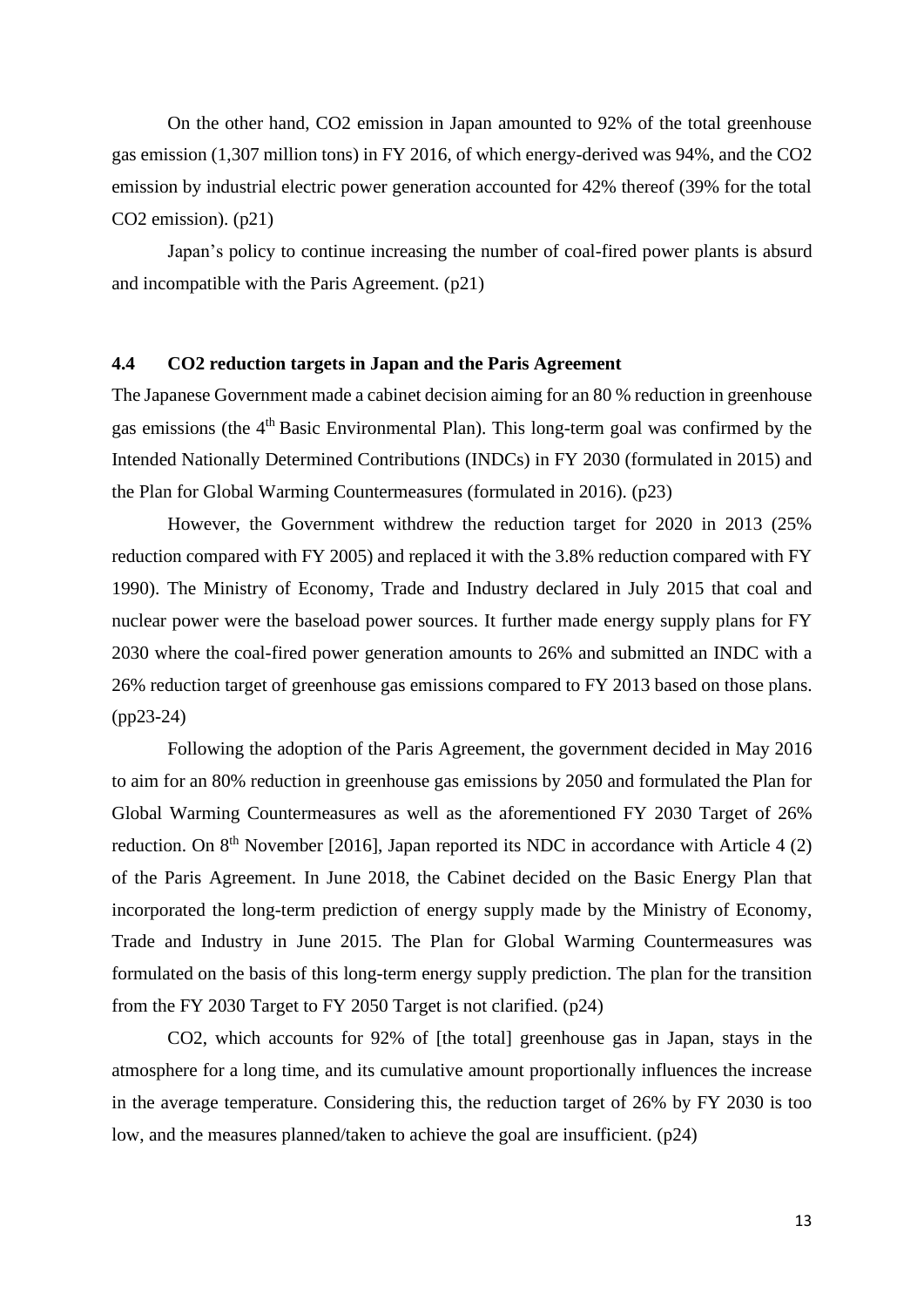According to the abovementioned energy supply prediction by the Ministry of Economy, Trade and Industry, the proportion of coal-fired power in the energy mix should be 26% in FY 2030 while the amount of coal-fired power amounted to 32% in FY 2016. Subsequently, coal-fired power generation needs to be reduced rapidly, in 14 years. (p24)

However, there are currently 35 construction plans for new coal-fired power plants, including the New Coal-Fired Units by Kobe Steel. Even though only 70% of the [coal-fired] facilities are utilized, the use of coal exceeds 26% in the energy mix in FY 2030. Therefore, if the construction of new coal-fired power plants is tolerated, the State [Japan] cannot even realise the predicted energy mix. Consequently, it is impossible to achieve the FY 2030 Target. (pp24-26)

Moreover, in the long-term, the 80% reduction target needs to be achieved by 2050, and there is no room to allow for additional CO2 emission by the New Coal-Fired Units. Therefore, the CO2 emission by the New Coal-Fired Units must be regulated for the achievement of the FY 2030 and 2050 Targets to comply with the Paris Agreement. The existing coal-fired power plants should also be regulated and gradually abolished. (p26)

Nevertheless, the construction of new coal-fired power plants has continued without any regulations. The number of coal-fired power plants before the Fukushima Daiichi nuclear disaster was  $100 (= 4.2$ million kW). The plans to build additional coal-fired power plants were made under the circumstances explained in Section 3 (2011 Tohoku Earthquake and Tsunami). (pp26-27)

According to the investigation by NPO Kiko Network, the installed capacity of the existing coal-fired power plants in FY 2017 was 4.4 million kW and is expected to increase to 51,370,000 kW in FY 2026 if additional 35 coal-fired power plants are built. The installed capacity is then predicted to decrease, but it is predicted to remain 20 million kW in FY 2050. Based on the prediction by Kiko Network, the CO2 emission by the 35 new coal-fired power plants alone amounts to 110 million tons in FY 2050 while the FY 2050 Target aims for an 80% reduction. (pp27-28)

Consequently, the construction of new coal-fired power plants makes it impossible to even achieve the insufficient FY 2030 and 2050 Targets. (p28)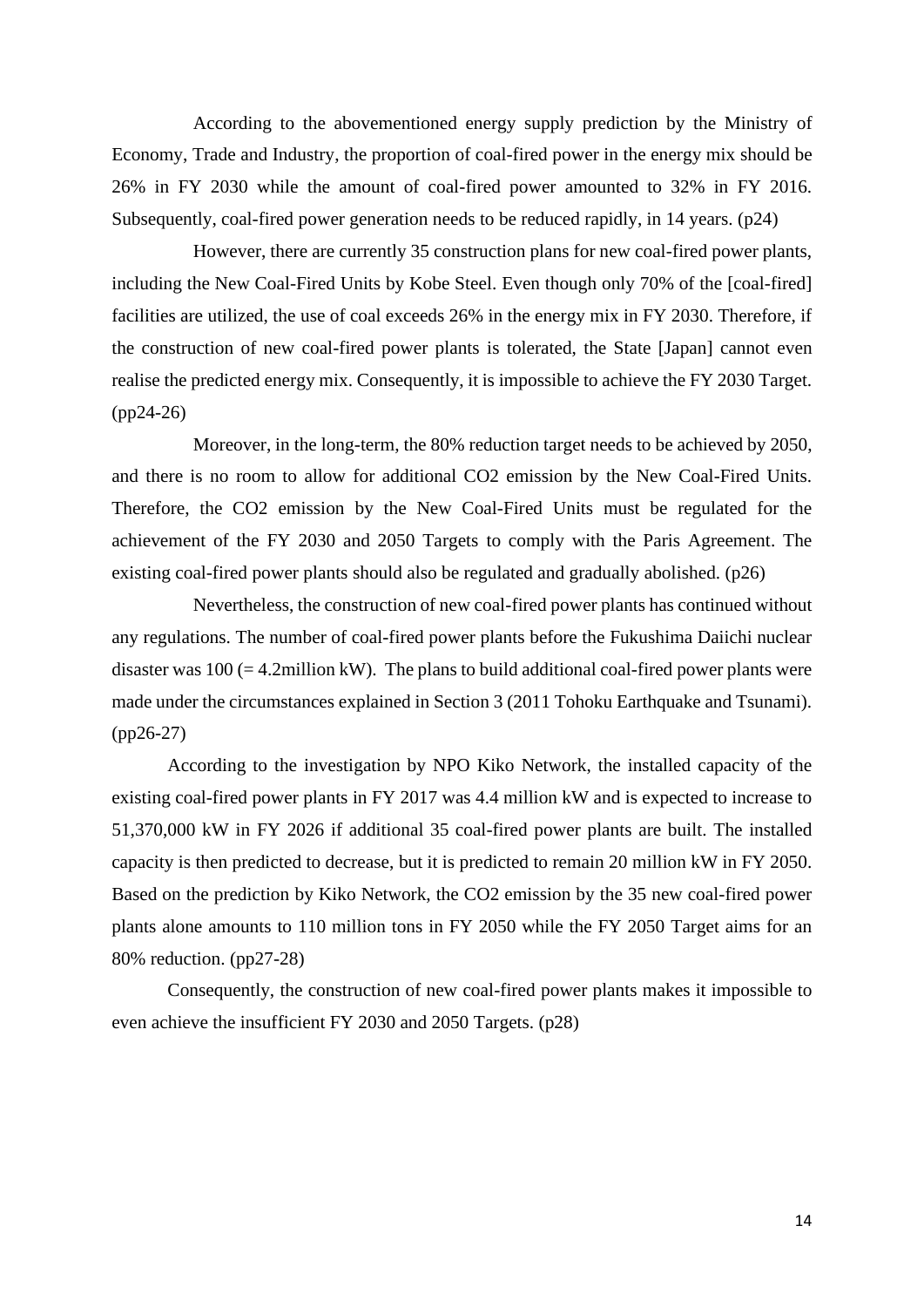# <span id="page-14-0"></span>**4.5 Current situations: regulations over the construction and operation of coal-fired power plants**

A basic energy policy was adopted in June 2002 with the objective to contribute towards local and global environmental conservation, and it stressed the need for energy policies to be compatible with the measures dealing with climate change. (p28)

The Kyoto Protocol entered into force in 2005, and the reduction in greenhouse gas emissions became an international obligation. Subsequently, it became an urgent matter to reduce the CO2 emission from the power generation sector, especially the emission by the coalfired power generation, which amounts to more than one-third of the total CO2 emission. (p28)

However, the CO2 emission has been left to the voluntary self-regulation of the electric power industry. According to the Outline of Voluntary Framework (自主的枠組みの概要), electric power companies only aim for the emission intensity of 0.37kg/kWh. Further, the Electricity Business Act does not regulate the CO2 emission intensity at thermal power plants. (p28)

Moreover, the standards of judgment for business operators regarding the rationalisation of the use of energy in factories under the Act on the Rational Use of Energy (known as the Energy Saving Act) were revised and came into force on  $30<sup>th</sup>$  March 2018. The power generation efficiency standard for new coal-fired power plants was changed from 41% to 42% while the efficiency for natural gas-fired power plants is tolerated to be 50.5% or lower (initially 48%). (pp28-29)

Furthermore, in order to achieve the 0.37kg/kWh, it was agreed between the Minister of Economy, Trade and Industry and the Minister of Environment,

- 1) to continue to promote the improvement of the effectiveness of the voluntary framework of the electric power industry, and
- 2) to adopt policies implementing and strengthening the standards laid down in the Energy Saving Act and the Energy Supply Structure Advancement Act (Non-fossil to fossil energy ratio 44%).

Those show that there are no effective measures to discourage the construction of new coalfired power plants in Japan. (p29)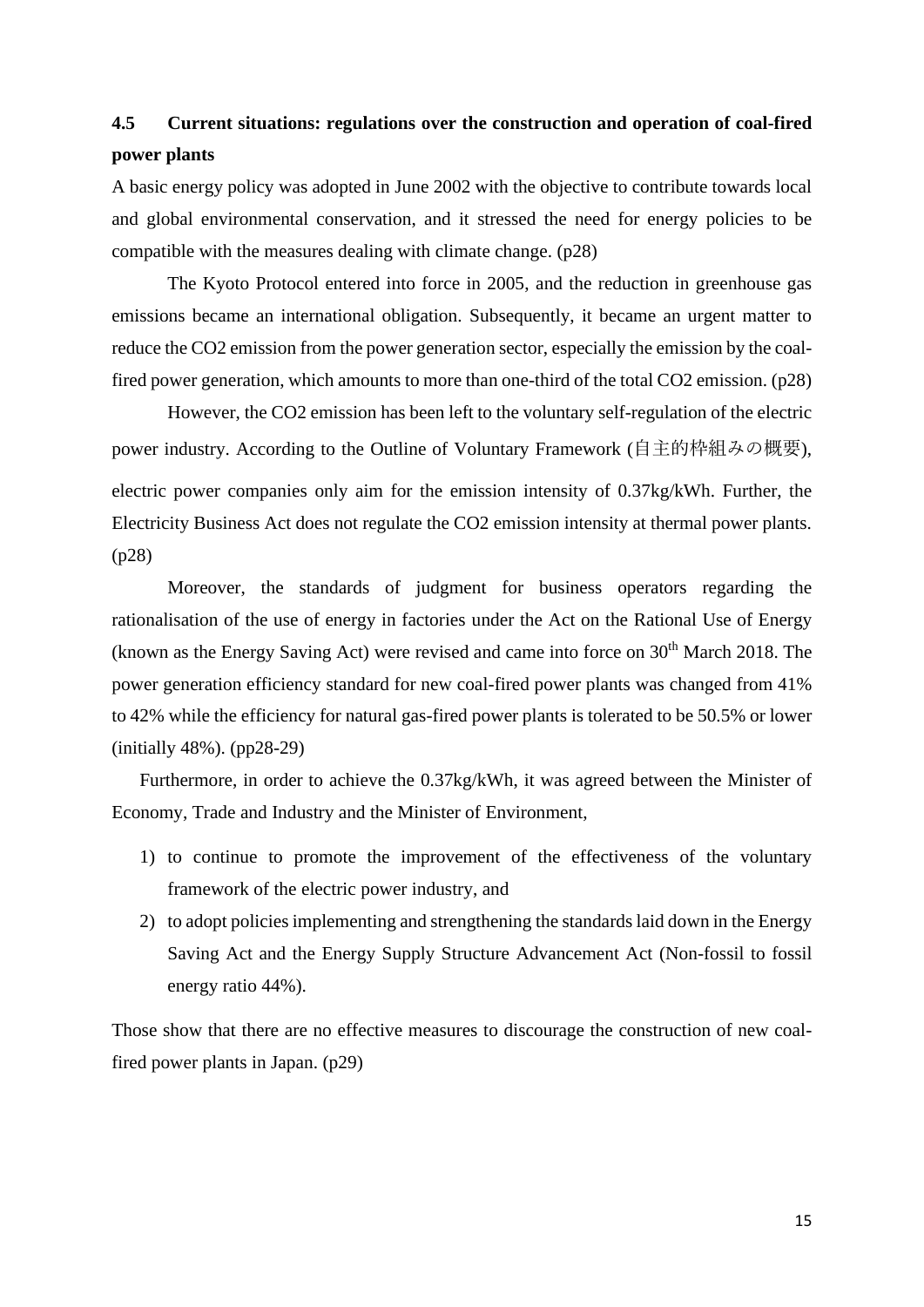#### <span id="page-15-0"></span>**4.6 Measures that the state should take to prevent the damage from climate change**

The Paris Agreement is a treaty pertaining the climate change. The state [Japan] ratified the Paris Agreement and is obliged to establish policy measures to achieve its FY 2030 and 2050 Targets for the CO2 emission reduction. (p29) In addition, Article 5 of Basic Act on the Environment states that global environmental conservation shall be actively promoted through international cooperation. <sup>3</sup> Consequently, the State must take necessary measures to realise the FY 2030 and 2050 Targets and exercise its regulative authority in a timely and appropriate manner to restrict the business that prevents the state from achieving the targets.

Specifically, effective measures must be taken through the EIA concerning coal-fired power plants since the EIA applies to electric facilities for business use according to the Electricity Business Act. As coal-fired power plants emit CO2 when being operated, necessary regulations must be implemented in the same way as the emission of dust and soot by specific facilities is regulated by the Air Pollution Control Act. Hence, at least the State is obligated to exercise its authority to regulate the CO2 emission by coal-fired power plants based on the existing law in order to perform its obligations under the Paris Agreement. (pp29-30)

Moreover, as it is scientifically established that CO2 emission threatens people's life, body, and property, the State must exercise its authority immediately to regulate the CO2 emission by coal-fired power plants. The discretion not to exercise its authority cannot be accepted. (p30)

<sup>3</sup>環境基本法 (Basic Act on the Environment/The Basic Environment Law) 1993, art5, '[g]lobal environmental conservation must be actively promoted in cooperation with other countries, utilizing Japan's capacities and resources, and in accordance with Japan's status in the international community, given the fact that global environmental conservation is the common concern of humankind, which is a requirement for ensuring the wholesome and cultured living of the people into the future, and that the Japan's economy and society is run in deeply interdependent world'

<sup>&</sup>lt;http://www.japaneselawtranslation.go.jp/law/detail/?ft=1&re=2&dn=1&x=0&y=0&co=01&ia=03&ja=04&ky =basic+environmental+act&page=4> accessed 20 December 2021.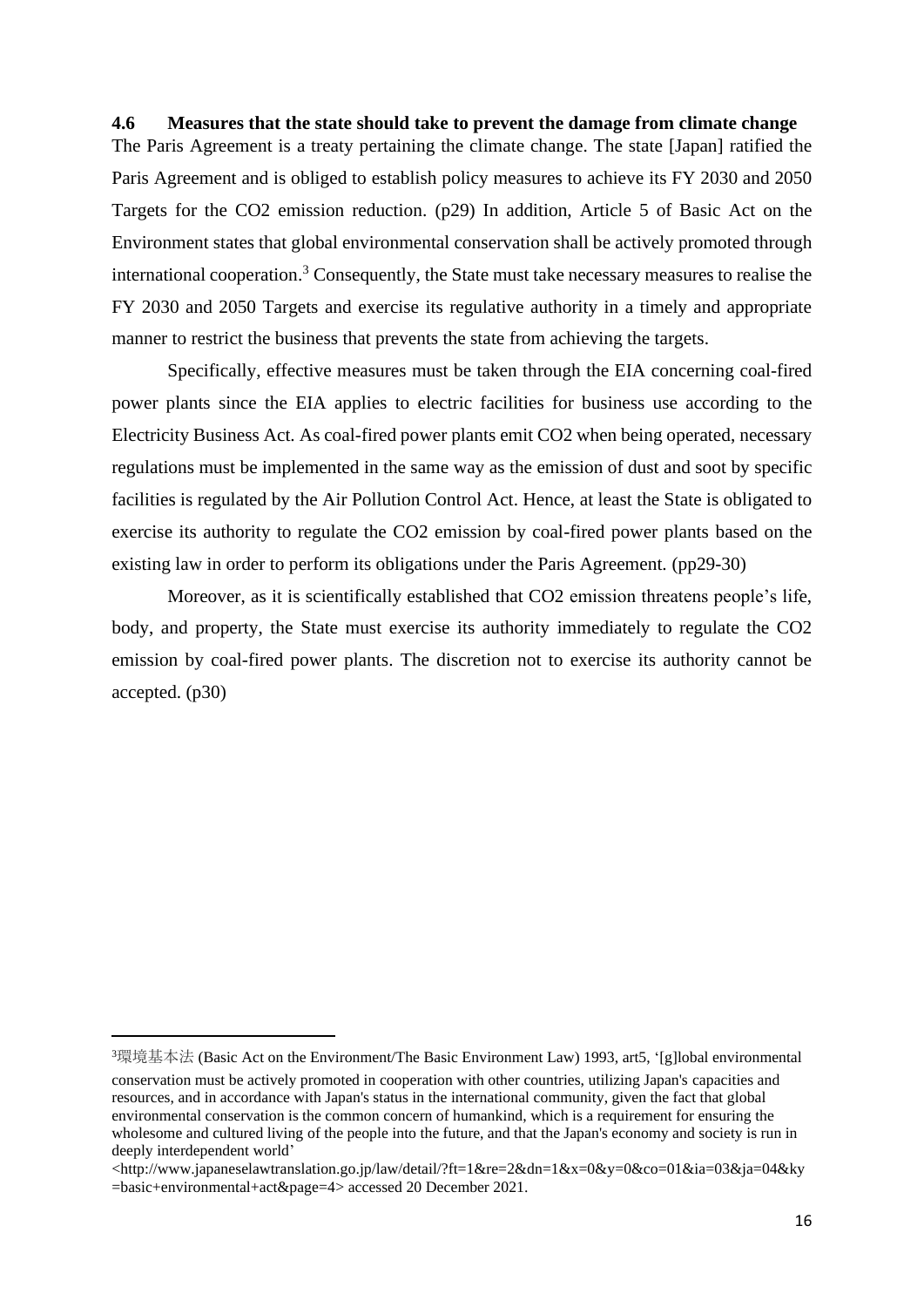#### **5 Illegality of the EIS: The Notice Should be Annulled**

#### <span id="page-16-1"></span><span id="page-16-0"></span>**5.1 EIA and the authority of the Minister of Economy, Trade and Industry**

#### <span id="page-16-2"></span>**5.1.1 Purposes of the EIA**

The Environmental Impact Assessment Act obliges business operators of certain industries to investigate, predict, and assess the environmental impact of their business operation in advance. The EIA aims to promote appropriate consideration from the perspective of environmental conservation. $(1)$  $(p30)$ 

Business operators must formulate better business plans by investigating, predicting, and evaluating the environmental impact and by making the outcomes public and gathering opinions from the general public and local public bodies. (p30)

Therefore, business operators shall

- 1) , in accordance with the legal procedures,
- 2) predict the environmental impact by investigating and collecting appropriate information on which the prediction is based,
- 3) evaluate the environmental impact rationally by taking into account the opinions of governors, mayors, and citizens, and
- 4) determine the measures for environmental conservation based on the assessment.

(p30-31)

Subsequently, the business operators must implement the environmental conservation measures that are determined on the basis of the appropriate investigation, prediction, and evaluation. If the EIA is not carried out properly, without following the abovementioned process, it is clear that no appropriate environmental conservation measures can be implemented. Under such a circumstance, the relevant administrative bodies must correct the

<sup>4</sup>環境影響評価法 (Environmental Impact Assessment Act) art 1, '[t]he purpose of this Act is, in recognition of the fact that it is extremely important, in terms of protecting the environment, that the project proponent conduct an environmental impact assessment in advance of a project that changes the shape of the terrain or that involves the construction of a new structure, or that is engaging in other similar activities, to set forth procedures and other provisions designed to define clearly the responsibilities of the government, etc., regarding environmental impact assessments and to ensure that the environmental impact assessments are conducted properly and smoothly with respect to large-scale projects that could have a serious impact on the environment, and to ensure proper consideration for environmental conservation in related to the project, by prescribing process to reflect the result of the environmental impact assessment in determining the measures for environmental conservation in implementing the project and in determining the other contents of the project, thereby contributing to the healthy and cultural life of the Japanese people, both now and in the future' <

[http://www.japaneselawtranslation.go.jp/law/detail/?re=2&dn=1&x=0&y=0&co=1&ia=03&ja=04&yo=&gn=&](http://www.japaneselawtranslation.go.jp/law/detail/?re=2&dn=1&x=0&y=0&co=1&ia=03&ja=04&yo=&gn=&sy=&ht=&no=&bu=&ta=&ky=environmental+impact+assessment+act&page=8) [sy=&ht=&no=&bu=&ta=&ky=environmental+impact+assessment+act&page=8>](http://www.japaneselawtranslation.go.jp/law/detail/?re=2&dn=1&x=0&y=0&co=1&ia=03&ja=04&yo=&gn=&sy=&ht=&no=&bu=&ta=&ky=environmental+impact+assessment+act&page=8) accessed 20 December 2021.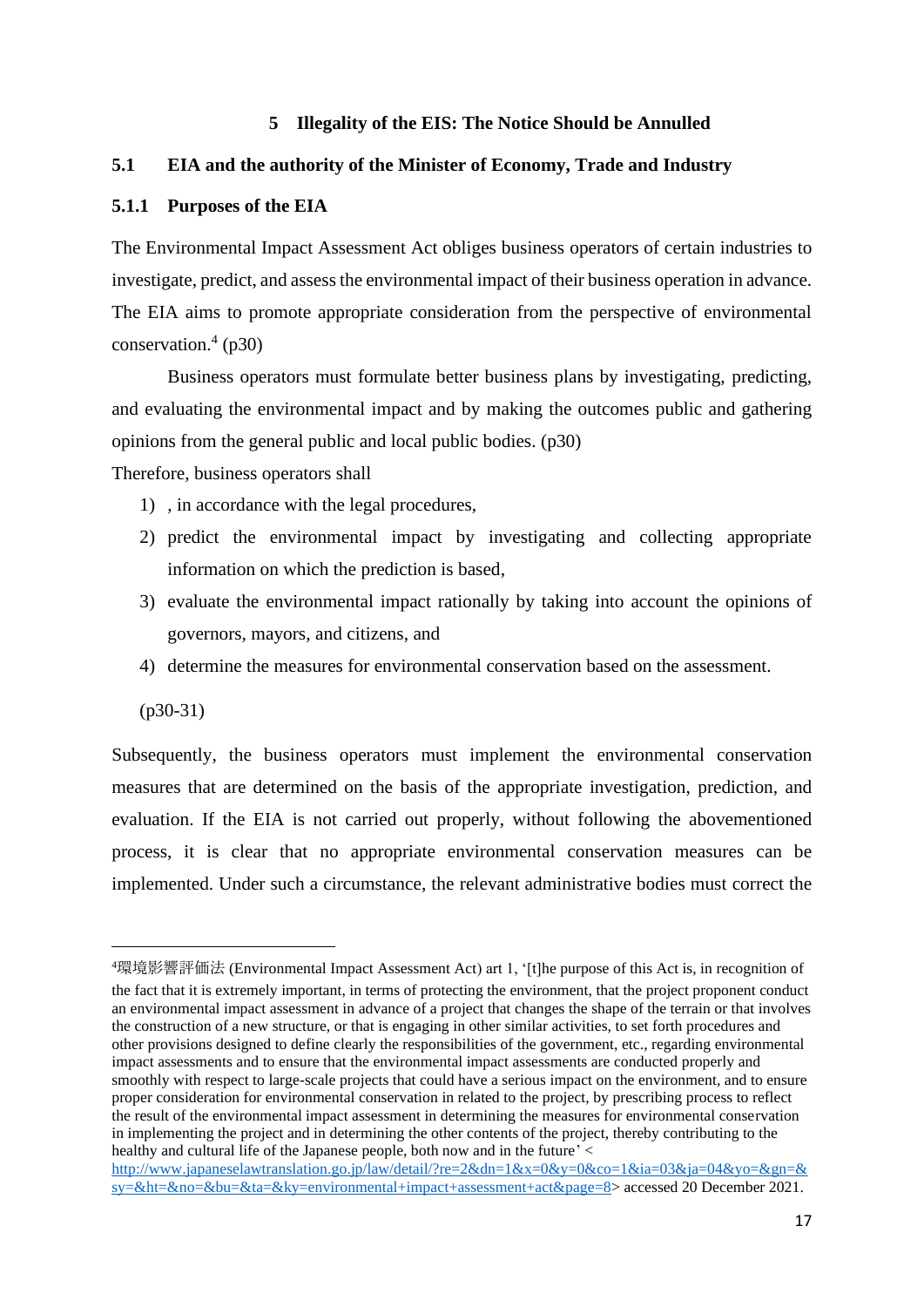inappropriately carried out procedures or/and assessment by exercising their authority and make sure that the business operators make appropriate consideration for the environment. (p31)

#### <span id="page-17-0"></span>**5.1.2 Application of the EIA Act to thermal power plants**

Thermal power plants, including the New Coal-Fired Units concerned, are regulated by the EIA Act as they are regarded as electric facilities for business use within the meaning of Article 38 (3) of the Electricity Business Act.<sup>5</sup> (p31)

Moreover, the EIA procedures must be followed before the installation [or modification] of thermal power plants of a certain scale [large-scale thermal power plants] according to Article 46 (2) and others of the Electricity Business Act. (p31)

The EIA based on the Electricity Business Act is different from the general EIA procedures (for example, opinions by governors and mayors are submitted to the Minister of Economy, Trade), yet the basic flow of the procedures are the same. (p31)

Regarding the New Coal-Fired Units, the EIA has been carried out based on the Electricity Business Act and EIA Act since they are thermal power plants of more than 150,000 kW-scale that fall under the category of Class 1 projects within the meaning of Article 2(2)(i)(e) of the EIA Act. (p31)

#### <span id="page-17-1"></span>**5.1.3 The EIA procedures applicable to the Class 1 power plants**

First of all, business operators must prepare *a document on primary environmental impact consideration at the early stage (document on primary environmental impact consideration)* in order to determine the aspects where necessary consideration should be taken with regard to environmental conservation in the area where the project is implemented at the planning stage. The outcomes of the consideration are stated in the *document on primary environmental impact consideration.* The Ministry of Environment and the Competent Minister can state their opinions. Additionally, business operators must try to seek opinions from the perspective of environmental conservation in general and by the relevant administrative bodies regarding the

<sup>5</sup>電気事業法 (Electricity Business Act) <

[http://www.japaneselawtranslation.go.jp/law/detail/?ft=1&re=01&dn=1&x=0&y=0&co=01&ia=03&ja=04&ky](http://www.japaneselawtranslation.go.jp/law/detail/?ft=1&re=01&dn=1&x=0&y=0&co=01&ia=03&ja=04&ky=electricity+business+act&page=42) [=electricity+business+act&page=42>](http://www.japaneselawtranslation.go.jp/law/detail/?ft=1&re=01&dn=1&x=0&y=0&co=01&ia=03&ja=04&ky=electricity+business+act&page=42) accessed 21 December 2021.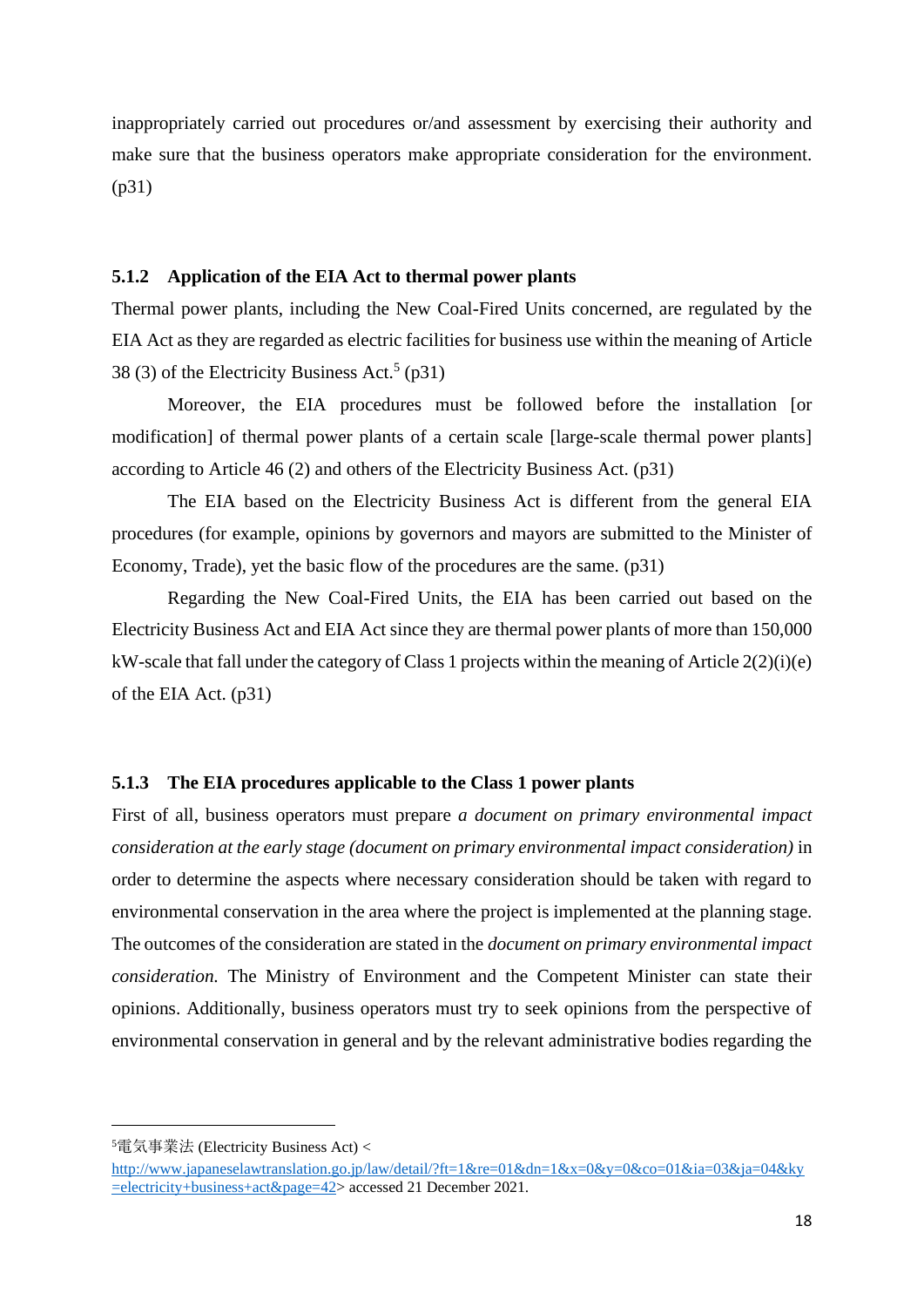(draft) *document on primary environmental impact consideration* {Article 3 (2) and others of the EIA Act $\}$ . (p32)

Secondly, the business operators must prepare and provide *a scoping document on environmental impact assessment (scoping document)* for the public notices and general inspections and hold briefing sessions. They submit the document to the relevant municipality/prefecture and report it to the Minister of Economy, Trade and Industry. The Minister of Economy, Trade and Industry makes recommendations on the scoping document by paying attention to the opinions of citizens and views/responses by the business operators and by taking into account the opinions of Governors, which are based on the opinions of Mayors. The business operators select the items to be considered in the EIA based on the recommendation(s) by taking into account the opinions of the Governors and paying attention to the opinions of citizens {Article 5 and others of the EIA Act and Article 46(4) and others of the Electricity Business Act}. (p32)

Thirdly, the business operators prepare and state the outcomes of the EIA and measures for environmental conservation on *a draft environmental impact statement (draft EIS)* by carrying out the EIA [based on the scoping document]. (p32)

Finally, the business operators prepare an *environmental impact statement (EIS)* by considering the recommendations and opinions described above and report it to the Minister of Economy, Trade and Industry {Article 14 and others of the EIA Act and Article 46(9) and others of the Electricity Business Act}. (pp32-33)

The Minister of Economy, Trade and Industry evaluates the EIS and may order revision of the EIS within 30 days from the day when the notification is accepted if it is necessary and appropriate to ensure proper consideration of environmental conservation {Article 46(17)(i) Electricity Business Act; Article 61(10) Electricity Business Act Enforcement Regulation}. When a revision is not necessary, the Minister of Economy, Trade and Industry must notify the business operator concerned affirming the EIS without delay {Article 46(17)(ii) Electricity Business Act}. When the Minister of Economy, Trade and Industry issues an affirmative notice, a copy of the confirmed EIS is sent to the Ministry of Environment [by the Minister of Economy, Trade and Industry] The business operator needs to submit the EIS, its summary, and a document stating the content of the order to the relevant Mayor and Governor {Article 46(18) Electricity Business Act}. The business operator makes the EIS available for public inspection {Article 27 EIA Act; Article 46(19) Electricity Business Act}. The EIA procedures end here. (p33)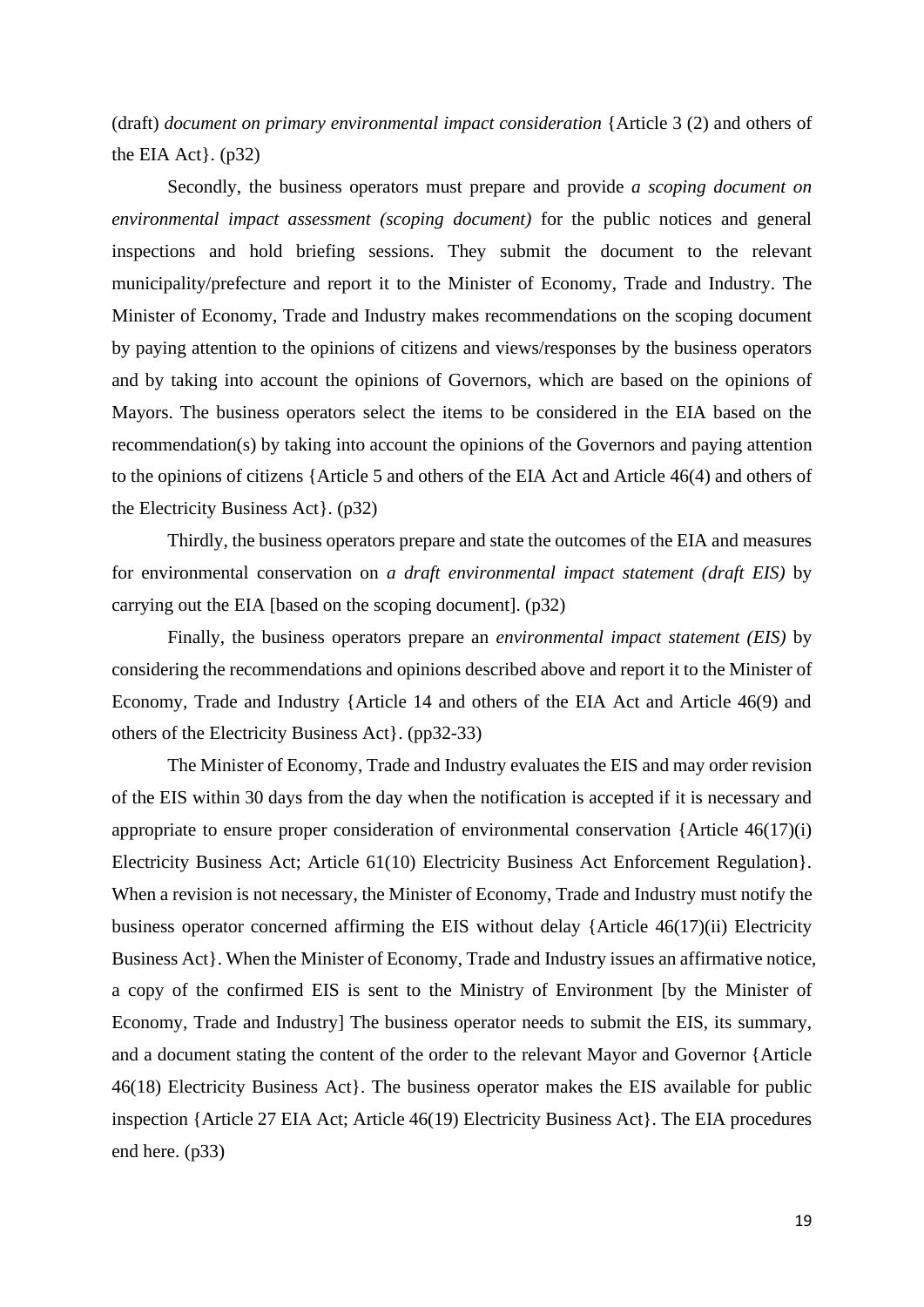When the project is implemented, the business operator must maintain and operate the facilities by making the appropriate consideration stated in the confirmed EIS {Article 38(1) EIA Act; Article 46(20) Electricity Business Act}. Hence, the confirmed EIS has significant importance in determining the content of the environmental conservation measures that the business operator is legally obliged to implement. (p33)

## <span id="page-19-0"></span>**5.1.4 Involvement of the Minister of Economy, Trade and Industry and the possible exercise of authority**

The Minister of Economy, Trade and Industry is involved in the determination of the environmental conservation measures by checking the content of the data, analysis, and assessment [of the EIA] provided by the business operator and expressing its opinions on the appropriateness thereof. Moreover, the Minister confirms the EIS that determines the content of the environmental conservation measures through the evaluation of the EIS and the notice of finalization. Substantially, the Minister *permits* the implementation of the project under the environmental conservation measures. In other words, the Minister is in the position to correct the business operators if the consideration and evaluation of the environmental impact and environmental conservation measures are inappropriate by ordering revision of the EIS. Accordingly, if the Minister omits to exercise its authority to correct the inappropriate assessment, consideration, or procedures and issues a notice to confirm the EIS with inappropriate content, this act is considered to be illegal and the notice must be annulled. (p34)

## <span id="page-19-1"></span>**5.2 Fault relating the consideration of the greenhouse gases and environmental conservation measures**

#### <span id="page-19-2"></span>**5.2.1 Measures against the greenhouse gases at the New Coal-Fired Units**

The EIS concerning the New Coal-Fired Units indicates that the coal is used as fuel for power generation and the CO2 emission amounts to 6.92 million tons. Nonetheless, Kobelco Power Kobe No.2 only raises the adoption of USC power generation facilities, the maintenance of the power generation efficiency, and the improvement and maintenance of the net thermal efficiency as countermeasures. (pp34-35)

Surprisingly, Kobelco Power Kobe No.2 states that the environmental impact by CO2 [emitted by the New Coal-Fired Units] is little notwithstanding that they utilize coal as their fuel. Thus, it can be said that Kobelco Power Kobe No.2 made the plan for the New Coal-Fired Units based on the recognition that the fuel has little impact on the environment. (p35)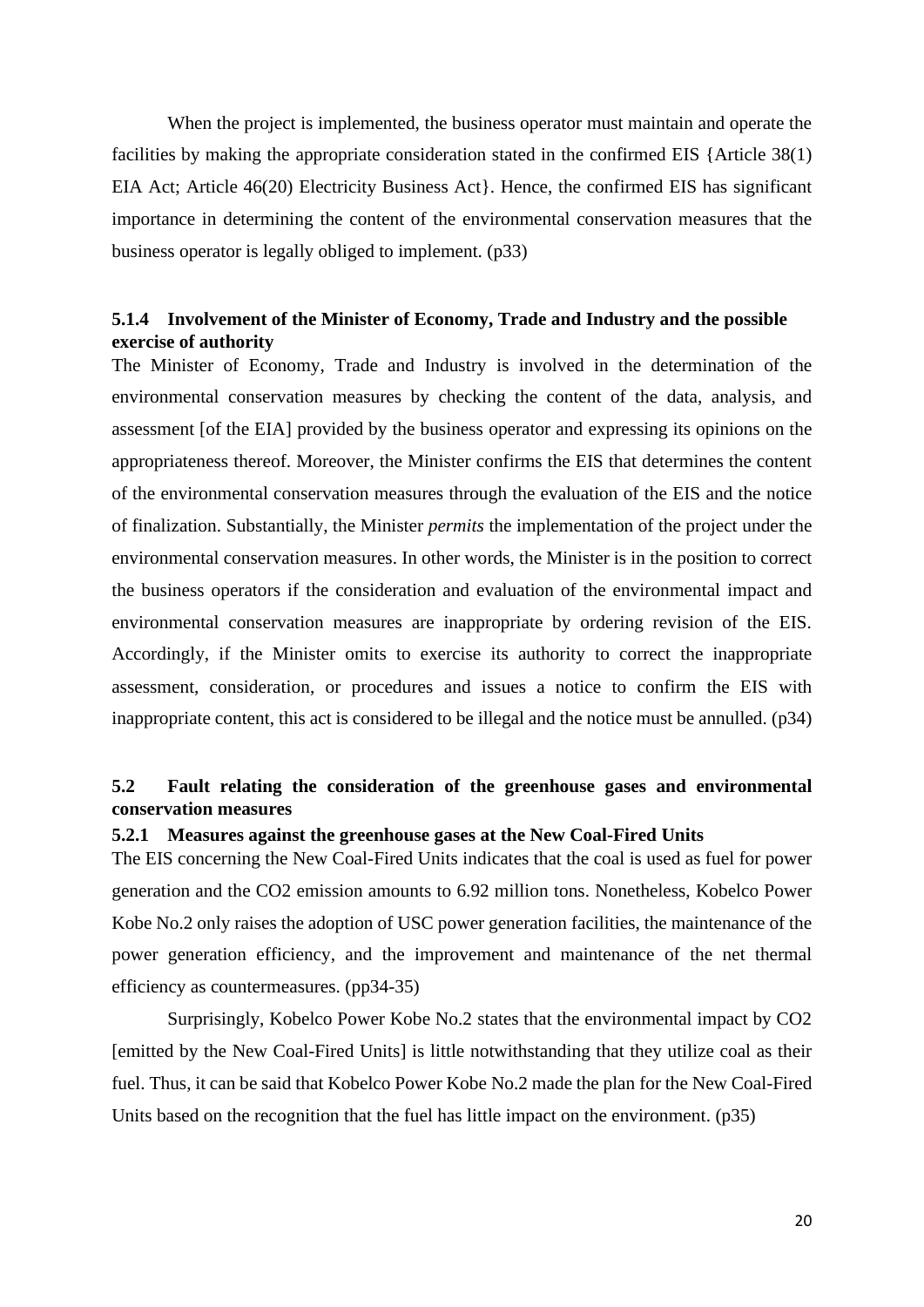#### <span id="page-20-0"></span>**5.2.2 Lack of the examination of fuel type is illegal**

Coal-fired power generation emits more than twice as much CO2 as the emission by natural gas-fired power generation while it is essential to reduce the CO2 emission to achieve the climate goals. Choosing coal as the fuel [for power generation] without considering its adverse effects on the environment and determining the minimum environmental conservation measures based on the use of coal are irrational since they suggest that the environmental impact was not assessed appropriately. (p36)

At the stage of preparing the document on primary environmental impact consideration, it is essential for business operators to consider alternative proposals including the type of fuel used from the perspective of the reduction in greenhouse gas emissions. (p36)

The methods of the EIA for electric power plants are laid down in the Power Plants Assessment Ordinance<sup>6</sup> based on the EIA Act and also found in the Basic Matters relating to the Guidelines to be Established by the Competent Minister in Accordance with the Provisions of the Environmental Impact Assessment Act (the Basic Matters).<sup>7</sup> See Articles 3(8), 4(10), 13, and  $38(2)$ (iii) of the EIA Act. (p36)

There is also Guidelines for the EIA of Power Plants (Guidelines) [provided by the Minister of Economy, Trade and Industry] explaining the Ordinance and EIA procedures. (pp36-37)

The EIA of the New Coal-Fired Units was carried out on the basis of those indicated. (p37)

The Guidelines excludes the impact of the greenhouse gas emissions by the construction of a thermal power plant from the items to be considered at the planning stage. Moreover, the Guidelines states that greenhouse gas emissions by the operation of general business do not have a large impact on the environment as the adverse effects can be reduced by taking environmental conservation measures. As an environmental conservation measure, it gives an example of the introduction of the technology that is at the highest level with regard to thermal efficiency and others. (p37)

[http://www.japaneselawtranslation.go.jp/common/data/notice/163004\\_m.html>](http://www.japaneselawtranslation.go.jp/common/data/notice/163004_m.html) accessed 20 December 2021.

<sup>6</sup>Full name: 発電所の設置又は変更の工事の事業に係る計画段階配慮事項の選定 並びに当該計画段階配 慮事項に係る調査、予測及び評価の手法に関する指針、 環境影響評価の項目並びに当該項目に係る 調査、予測及び評価を合理的に行 うための手法を選定するための指針並びに環境の保全のための措 置に関する 指針等を定める省令.

<sup>7</sup>環境影響評価法の規定による主務大臣が定めるべき指針等に関する基本的事項(The Basic Matters relating to the Guidelines to be Established by the Competent Minister in Accordance with the Provisions of the Environmental Impact Assessment Act) <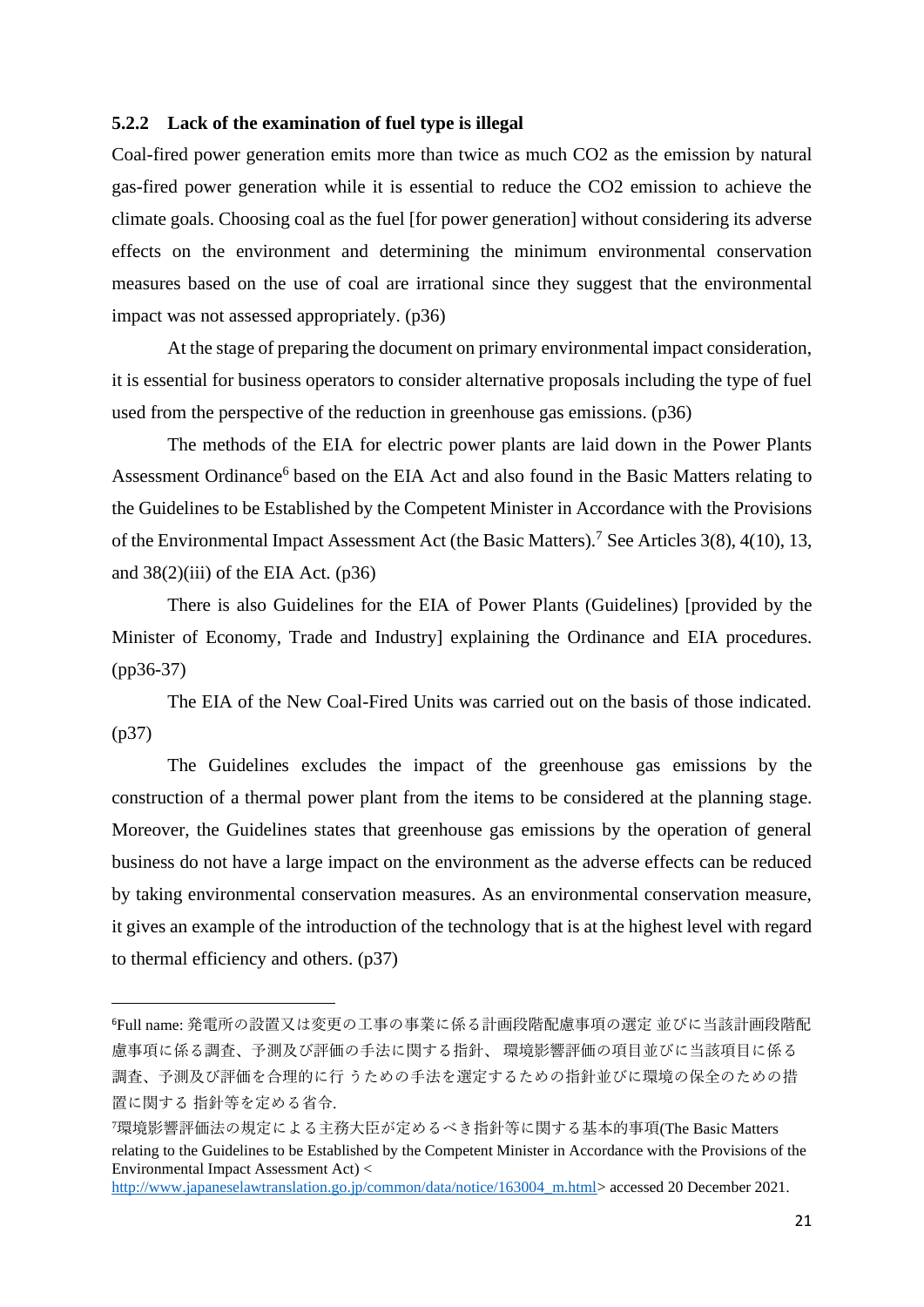However, even if the highest level of thermal efficiency technology is installed, coalfired power plants still emit more than twice as much CO2 as natural gas-fired power plants, and the environmental impact thereof is huge. Based on the premise that the CCS technology is not commercialised, the amount of greenhouse gas emissions is almost solely dependent on the choice of carbon fuel. (p37)

Furthermore, the revision of the EIA Act in 2011, which introduced the system of environmental consideration at the planning stage, aimed at promoting environmental consideration from the early stage of the business operation [=planning]. Hence, from the purpose of the revision, the State must require business operators to set the greenhouse gas emission as a point of consideration at the planning stage, examine multiple proposals with regard to the choice of fuel, and state the outcome of the examination. (p37)

The greenhouse gas emission is recognised in the Guidelines as an assessment item in the [EIA] procedures after the document on primary environmental impact consideration. (pp37-38)

However, the amount of CO2 emission that can be reduced is limited once the fuel to be utilized is fixed. The choice of fuel is the most important element, and thus, it must be included in the consideration items at the planning stage. Therefore, the EIA procedures laid down in the Guidelines has faults/lacks, and they are illegal in the sense that they are against the objectives of the EIA Act and the Basic Matters, which demand the investigation, prediction, and evaluation of the environmental impact. (p38)

In any case, it is illegal that Kobelco Power Kobe No. 2 has not considered the use of fuels other than coal at the stage of preparing the document on primary environmental impact consideration. (p38)

In addition, it is still possible to reconsider the choice of fuel even after the planning stage as the business operator gathers more information through its investigation during the EIA procedures. Business operators must, for the purpose of the EIA, reconsider in order to give appropriate consideration. (p38)

Kobelco Power was, of course, aware of the global situations and national policies surrounding the CO2 emission reduction. At the stage of the draft EIS, 1,199 opinions were submitted by citizens, including many dissenting opinions. (p38)

The Minister of Environment expressed his opinion (on 23<sup>rd</sup> March 2018) pointing out the following.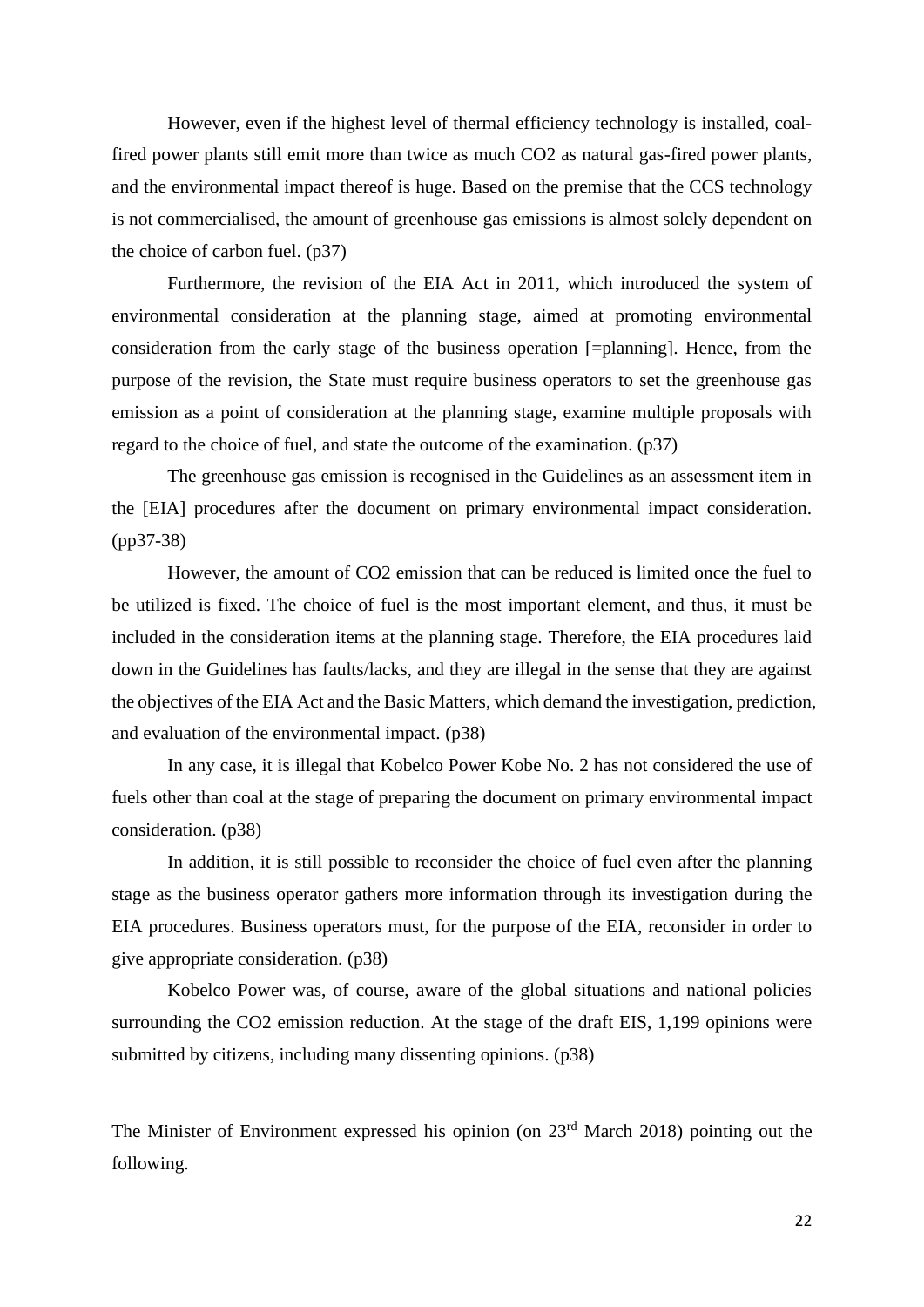- 1) The CO2 emission by coal-fired power plants in FY 2016 already exceeded the level which would need to be achieved in FY 2030, and a large number of existing construction and expansion plans of new coal-fired power plants will seriously hinder the achievement of the reduction targets.
- 2) If all the construction plans are implemented and even if aged coal-fired power plants stop working after 25 years, the capacity factor of the remaining power plants in FY 2030 would be around 54% and the capacity factor would be limited (the average capacity factor in FY 2016 was 80%).
- 3) The project on hand newly installs an electric power facility with a relatively high CO2 emission factor under the struggling global and national circumstances. There is a high business risk from the viewpoint of environmental conservation since the additional emission of CO2 amounts to 7 million tons per year.
- 4) It is important for the business operator to recognise that the business risk associated with coal-fired power generation is extremely high from the perspective of environmental conservation. If it is not possible to take/think of countermeasures to the CO2 emission for the FY 2030 and future, reconsideration of the business operation is crucial. (pp38-39)

It was obvious through the EIA that there was no prospect of reducing the CO2 emission since the coal is selected as fuel without any foreseeable countermeasures like the installation of CCS. Thus, Kobelco Power Kobe No.2 omitted to reconsider its project plan while it had to examine the use of alternative fuels at the stage of preparing the scoping document and later. (p39)

The Guidelines can be interpreted as saying that 'the introduction of the most thermally efficient technology' is the only evaluation method for greenhouse gas emissions at the stages of the document on primary environmental impact consideration and scoping document. (pp39- 40)

The Basic Matters states, under the section of the 'examination of the compatibility with national or local environmental conservation measures', that the compatibility between the outcomes of the investigation and prediction and the environmental targets must be considered while conducting the EIA when the standards or targets relating the environmental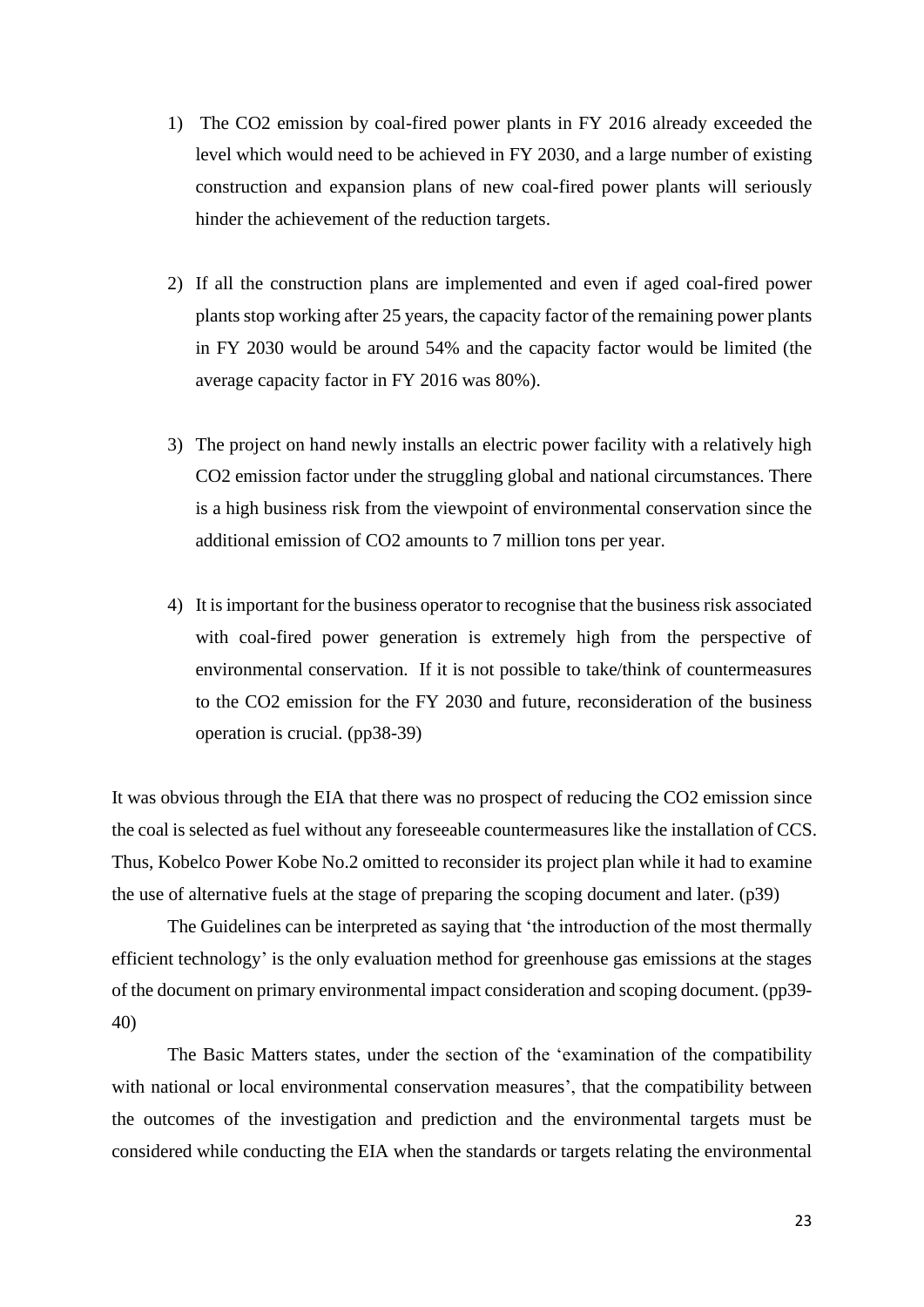factors are indicated by the environmental conservation measures by the State or local public bodies. (pp39-40)

The Plan for Global Warming Countermeasures (decided by the Cabinet in May 2016) set the greenhouse gas reduction target of 26% by the FY 2030 compared to the FY 2013 level. The long-term prediction of energy supply (July 2015) similarly states that the coal-fired power should be 26% in the energy mix in FY 2030 by considering the [impact of] CO2 emission. (p40)

In order to secure the compatibility with the national policy targets, installation of the thermally most efficient technology is insufficient as environmental consideration if certain fuels (like coal) are utilized. (p40)

Regarding this point, Kobelco Power Kobe No.2 stated that it was not able to consider the installation of the CCS at that moment due to the [still] developing legal systems and costs for technological development. It further stated that it adopted USC as the best technology and Kansai Electric was putting some effort to contribute to the reduction targets. In otherwise, Kobelco Power Kobe No.2 says that its act of emitting a huge amount of CO2 can be tolerated by the efforts put by Kansai Electric without explaining how the compatibility with the national CO2 emission targets and plans. This argument lacks rationality. (pp40-41)

In short, the omission of Kobelco Power Kobe No.2, not considering the option of natural gas whose CO2 emission level is less than half of the emission by coal, during the EIA process is clearly against the purposes of the EIA Act. No environmental conservation measures that are necessary for the achievement of the reduction targets provided by the Paris Agreement and national decisions are adopted. There has been a serious fault during the EIA procedures since there was no comparison with alternatives and no necessary environmental conservation measures were adopted. (p41)

#### <span id="page-23-0"></span>**5.3 Lack of consideration concerning air pollution**

### <span id="page-23-1"></span>**5.3.1 Choice of the fuel was wrong**

Lack of environmental consideration concerning the CO2 emission is explained above, and this point is the same for the evaluation of air pollutants, including Sox, NOx, dust, and soot. The New Coal-Fired Units emit a huge amount of air pollutants, much more than the amount of emission by the use of natural gas, by using coal. The amounts of air pollutants emitted by coal and liquefied natural gas are compared and shown in the bar chart on Page 42. (pp41-42)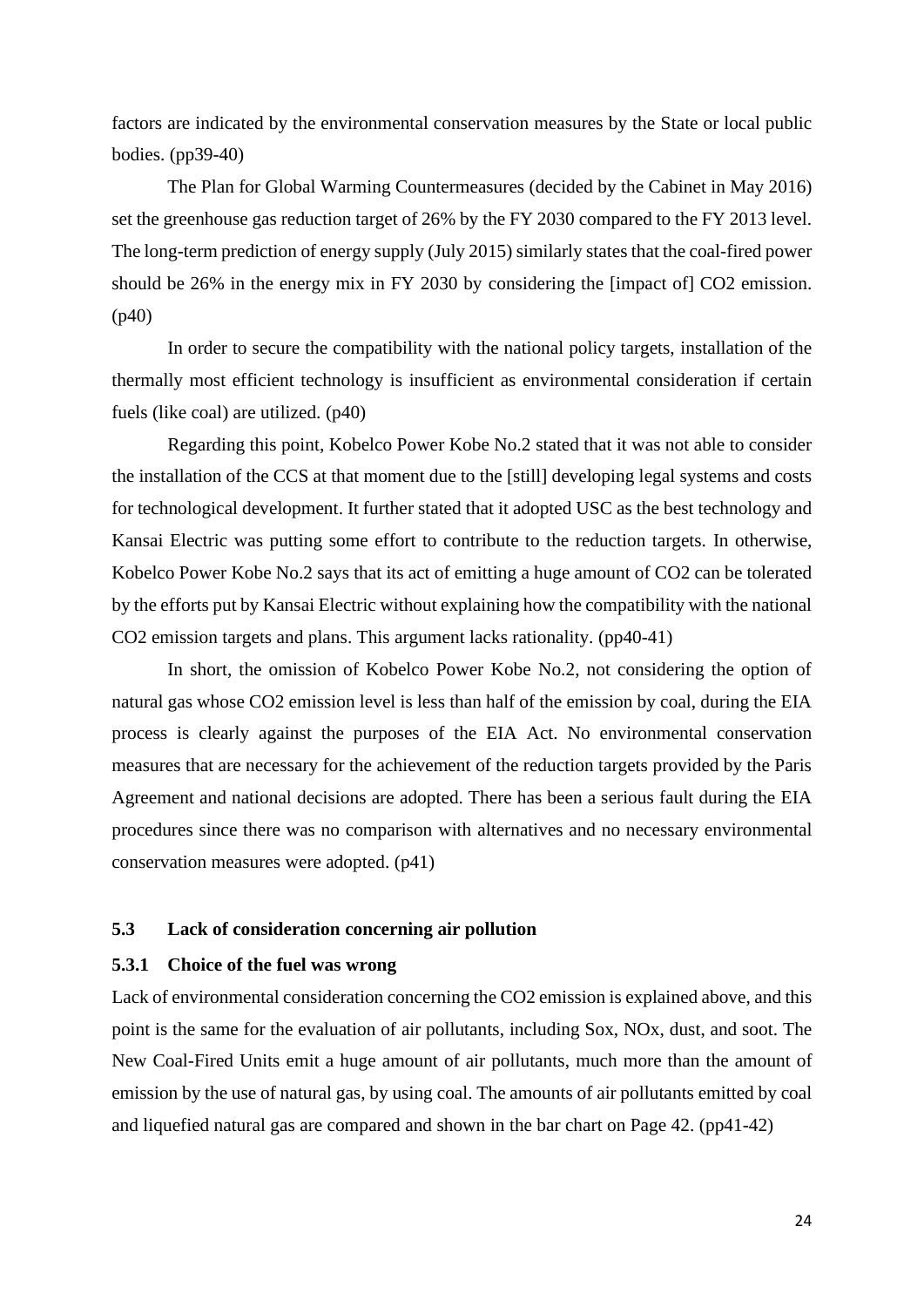According to the Opinion by the Minister of Environment, the planned construction site is an environmentally developing area where the Automobile NOx/PM Countermeasure Act is applicable, the total amount of air pollutant emission is regulation by the Air Pollution Control Act, <sup>8</sup> and the PM emission by automobiles is regulated based on the Hyogo Prefecture Ordinance. Further, schools, hospitals, and other institutions which particularly require the consideration for environmental conservation are located in this area. (p42)

It is unacceptable that Kobe Steel and Kobelco Power Kobe No.2 chose to use coal without considering alternatives while the area has worsening environmental situations as it is against the purposes of the EIA Act. (p43)

#### <span id="page-24-0"></span>**5.3.2 PM2.5 and photochemical oxidants were not assessed**

Moreover, the environmental standards for PM 2.5 and photochemical oxidants are not achieved around the planned construction site. PM 2.5 is not included in the assessment items in the Guidelines. (p43)

However, it became clear that PM 2.5 causes respiratory diseases, cardiovascular diseases, and lung cancer. Accordingly, in September 2009, environmental standards were set to keep the PM2.5 level below the annual average of 15 μg/m^3 and the daily average of 35 μg/m^3. Even though no fixed methods of predicting the production, emission, and spread of PM 2.5 are established, there is still a need for assessing its environmental impact by using methods proposed by academia or utilized overseas. (p43)

The environmental standard for photochemical oxidants is set at 0.06 ppm or below per hour. Since photochemical oxidants are produced by NOx and volatile organic compounds through photochemical reaction and the New Coal-Fired Units emit a large amount of NOx, the assessment of environmental impact is necessary. (p44)

Kobe Steel did not assess the environmental impact related to PM2.5 for the reason that there is no precise prediction method, yet not performing the prediction at all is against the purposes of the EIA system and violates the obligation to perform appropriate EIA as the business operator that plans to construct large-scale facilities that emit air pollutants. Similarly,

<sup>8</sup>大気汚染防止法(Air Pollution Control Act)

 $\text{K}$ ttp://www.japaneselawtranslation.go.jp/law/detail/?ft=1&re=01&dn=1&x=0&y=0&co=01&ia=03&ja=04&k [y=%E5%A4%A7%E6%B0%97%E6%B1%9A%E6%9F%93%E9%98%B2%E6%AD%A2%E6%B3%95&page](http://www.japaneselawtranslation.go.jp/law/detail/?ft=1&re=01&dn=1&x=0&y=0&co=01&ia=03&ja=04&ky=%E5%A4%A7%E6%B0%97%E6%B1%9A%E6%9F%93%E9%98%B2%E6%AD%A2%E6%B3%95&page=4) [=4>](http://www.japaneselawtranslation.go.jp/law/detail/?ft=1&re=01&dn=1&x=0&y=0&co=01&ia=03&ja=04&ky=%E5%A4%A7%E6%B0%97%E6%B1%9A%E6%9F%93%E9%98%B2%E6%AD%A2%E6%B3%95&page=4) accessed 20 December 2021.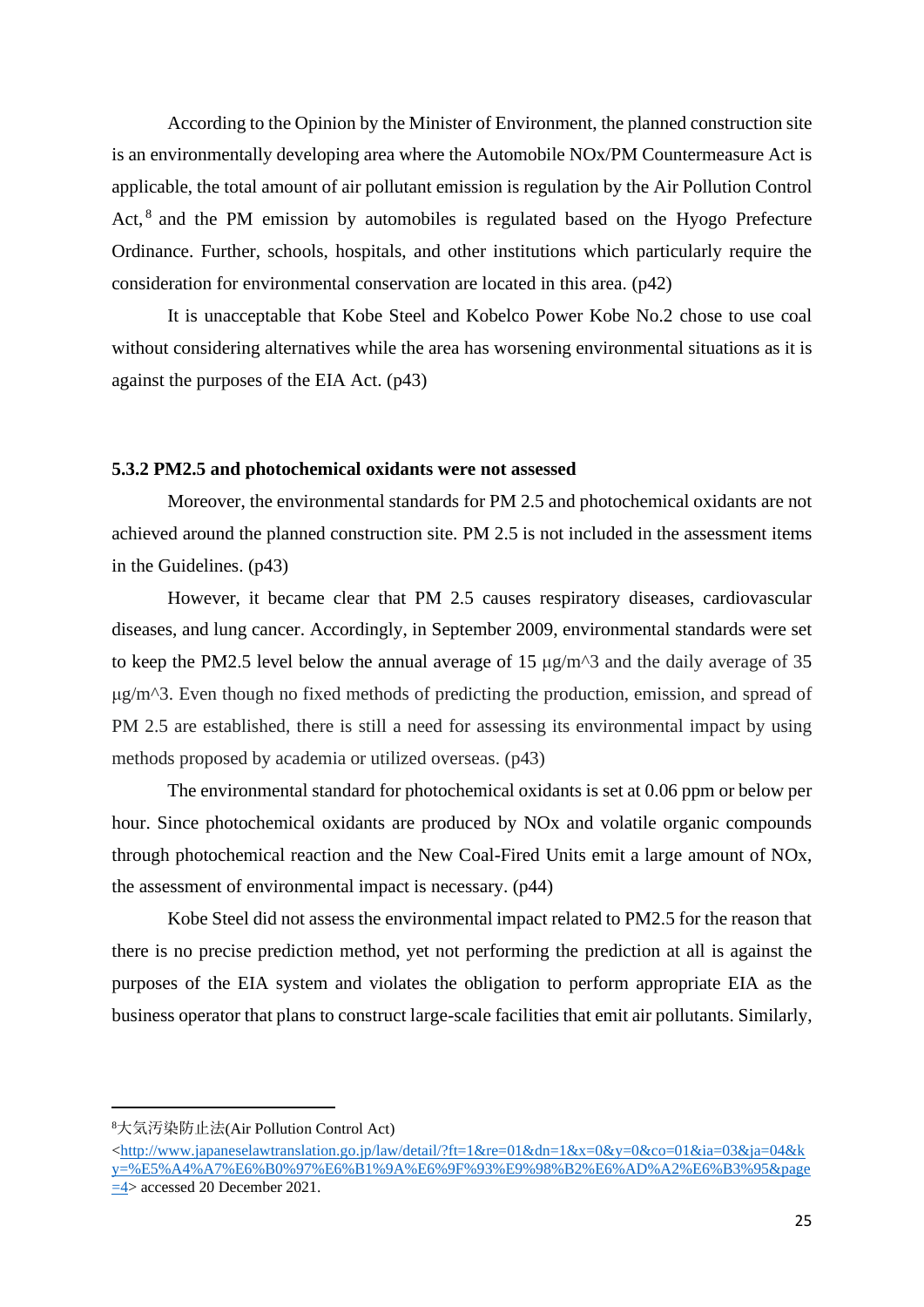not performing any investigation, prediction, and evaluation of photochemical oxidants is problematic. (pp44-45)

#### <span id="page-25-0"></span>**5.3.3 Procedural issues**

Kobe Steel had been explaining to the residents around the planned construction site that the air quality would improve for the blast furnace was abolished and that they would reduce the environmental impact from the current level. While the residents requested Kobe Steel to disclose the total amount of air pollutants quantitatively, it did not respond at all. The residents were intentionally made to believe that the emission of air pollutants would decrease even if the New Coal-Fired Units were built. Citizens' opinions regarding the draft EIS were submitted based on this wrong belief. It later became clear that the amounts of emissions of SOx, NOx, dust, and soot would largely increase (the emission increases by 36-72% for SOx, 10-56% for NOx, and 43-351% for dust and soot). (p45)

Kobe Steel did not reply to citizens' enquiries regarding the amount of emission of air pollutants and showed poor attitude and accountability. (p46)

The public notice inspection procedure of the draft EIS is based on the premise that the draft EIS illustrates the important information related to environmental conservation. However, the draft EIS did not provide the crucial information, and the business operator made it impossible for the citizens to correctly assess the draft EIS by not disclosing the amount of air pollutant emissions. (p46)

Moreover, there was information manipulation by omitting to state that the planned construction site had a constantly high level of pollution and only referring to the environmental standard of 0.06 ppm [maximum day average per hour]. (p47)

Furthermore, the emission [of air pollutants] by the power plants increases the pollution concentration in the air, the NO2 concentration increases by 1.6 times and SO2 gets doubled, when a ground inversion layer develops. Thus, the business operator's assertion that the environmental impact would be lowered is incorrect. (pp47-48)

Omitting to collect the important information that affects the EIA suggests that there was no appropriate investigation, prediction, evaluation, or consideration of environmental conservation measures. The decision to affirm the compatibility of the EIA and not ordering any changes/revisions [of the construction plan] are illegal. (See, Tokyo District Court, Judgment, June 9, 2011; 59 Shoumugeppou (6) 1482. (p48)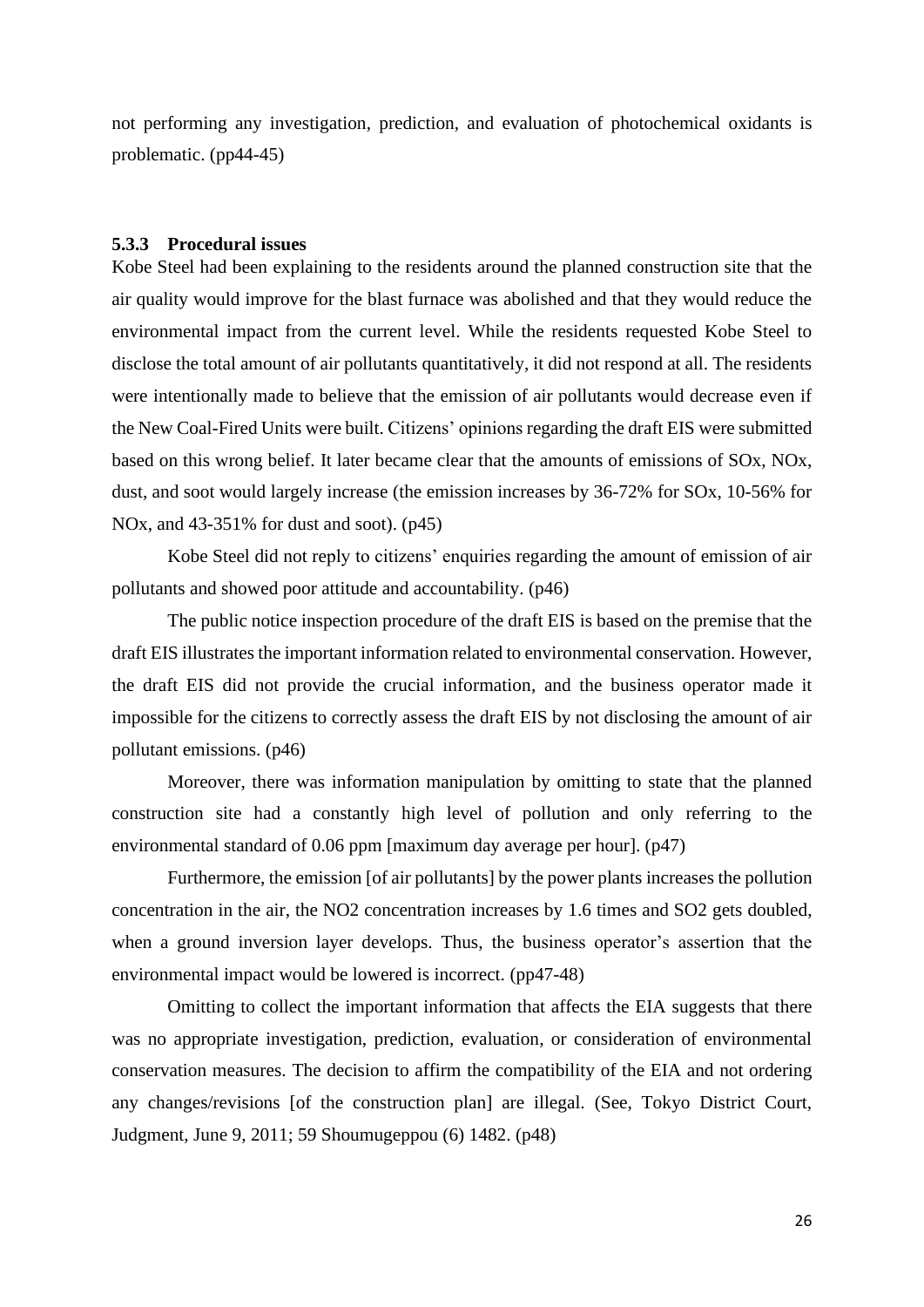The intentional concealment of the information related to the amount of air pollutant emissions and concluding the draft EIS procedure without allowing an opportunity [for the public] to submit opinions are against the purposes [of the EIA Act]. The EIS that was subsequently prepared is illegal for not following the EIA procedures. This fault cannot be corrected unless the procedures, including the general inspection, briefing sessions, and public hearings are carried out (again). (p48)

#### <span id="page-26-0"></span>**5.3.4 Issues associated with the investigation, prediction, and evaluation points**

The investigation, prediction, and evaluation points of the draft EIS were all *general air pollution monitoring stations* (monitoring points of air pollution which are selected as the representing points and are not affected by a particular source of emission). However, the objective of the EIA system is to examine the level of the environmental impact of the new source of pollution, and *automobile exhaust gas measurement stations* (monitoring points which experience more pollution than the former points by traffic-originated air pollutant emissions, such as intersections, roads, and surrounding areas) must have been included in the points of assessment. There are many national highways around the planned construction site, and the New Coal-Fired Units will emit additional air pollutants in such an area. Thus, the reconsideration [of the project plan] is necessary. This fault cannot be overlooked. (pp49-50)

#### <span id="page-26-1"></span>**5.4 Illegality of the Notice Confirming the EIS**

The Electricity Business Act incorporates the EIA system based on Article 46(2). The Minister of Economy, Trade and Industry examines the scoping document and makes recommendations to ensure the appropriate consideration for environmental conservation {Article 46(8)}. Similarly, Article 46(14) provides for the examination of the draft EIS and recommendations for environmental consideration. The need for ensuring the appropriate consideration for environmental conservation at the stage of the EIS, as well as the possibility of the revision order, is found in Article 46 (17). The appropriate consideration for environmental conservation here is determined by the circumstances at the time when the EIA was carried out, environmental conservation measures which will be needed, scientific views, global and nationwide discussions, and targets. (p50)

Currently, meeting at least the FY 2030 and 2050 targets is crucial under the Paris Agreement. Further, the Basic Act on Energy Policy (エネル ギー政策基本法) states in Article 1 that its aim is to conserve the local and global environment. Article 3 states that energy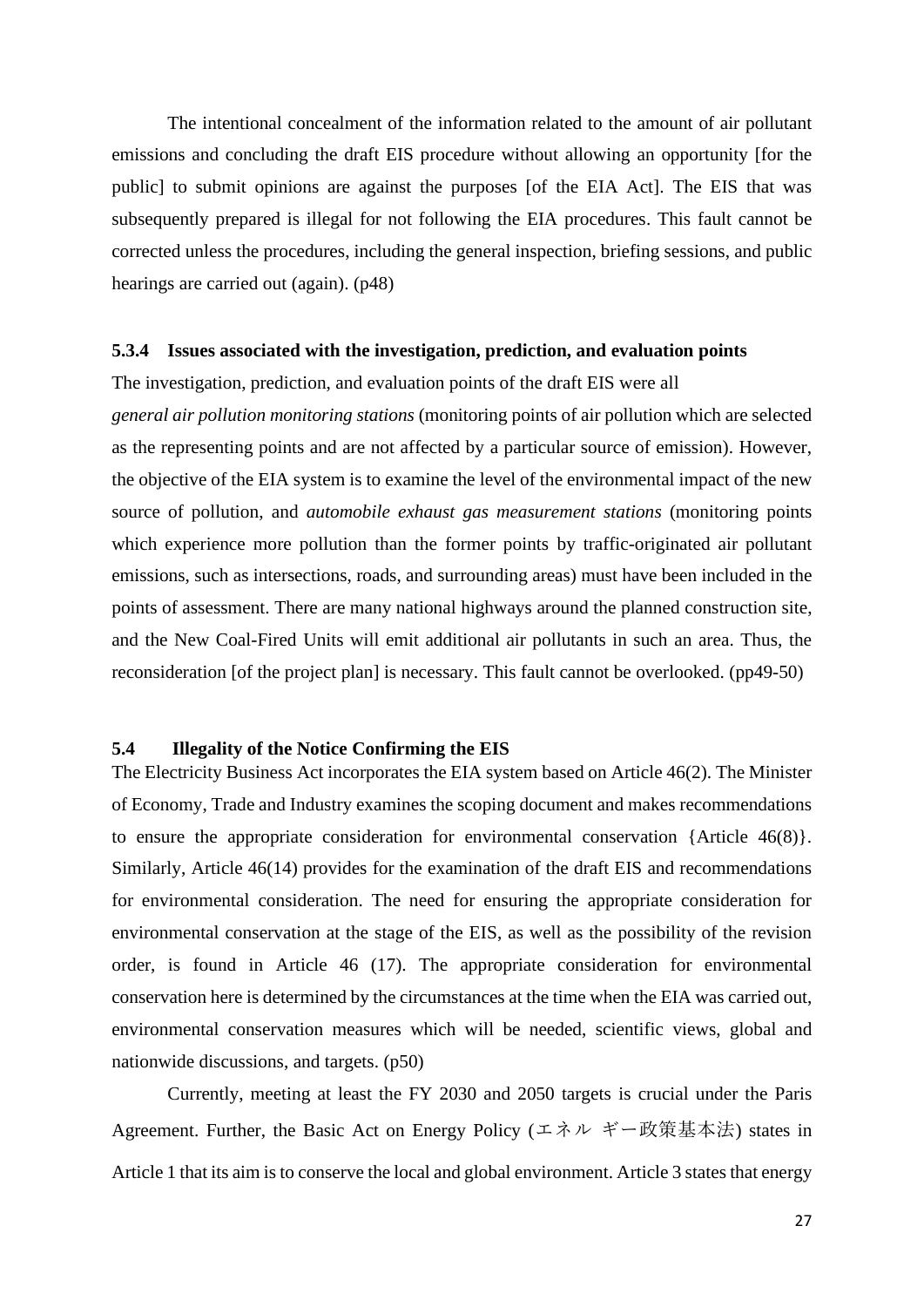supply that allows for the prevention of global warming and the preservation of the local environment must be realised by improving the efficiency of the energy consumption and promoting the use of renewable energy resources. (p50)

In the EIA concerning the New Coal-Fired Units, however, no alternatives regarding the type of fuels were examined. The environmental impact by the CO2 and air pollutant emissions was not appropriately assessed considering the Paris Agreement and national reduction targets. Therefore, the EIS in question is illegal. (p50)

When there are recommendations by the Minister of Economy, Trade and Industry {Article 21 (1) the EIA Act}, the business operator must take into account the opinions of the Governor and consider the opinions of the citizens in preparing an EIS {Article 46 (15) the Electricity Business Act}. (pp51-52)

With regard to the opinion of the Governor, he demanded [the business operator] not to worsen the NO2 concentration and to indicate the total annual amount of mercury and other heavy metals. (p52)

Nevertheless, the New Coal-Fired Units will largely increase the emission of NO2, and Kobelco Power Kobe No2. did not disclose the total annual amount of mercury and other heavy metal. Additionally, Kobelco Power Kobe No2. did not respond to the Governor's demand to not increase the total amount of CO2 emission. (p52)

Similarly, the business operator did not consider the opinions of the citizens who were concerned by the emission of air pollutants and mercury. (p52)

Kobelco Power Kobe No.2 was obliged to take into account the following points expressed in the recommendation on the draft EIS by the Minister of Economy, Trade and Industry.

- 1. consider the business plan by sufficiently understanding the national and global situations regarding the coal-fired power plants and conservation
- 2. carry out the business with good planning to reduce the CO2 emission towards 2030
- 3. take appropriate environmental conservation measures, including the measures to reduce the CO2 emission
- 4. take into account the opinions of the relevant local governments and provide sufficient explanation to the residents
- 5. consider the business plan with the aim to introduce the CCS by 2030
- 6. take appropriate measures concerning the emission of mercury based on the Revised Air Pollution Control Law Enforcement Regulations (大気汚染防止法施行規則の一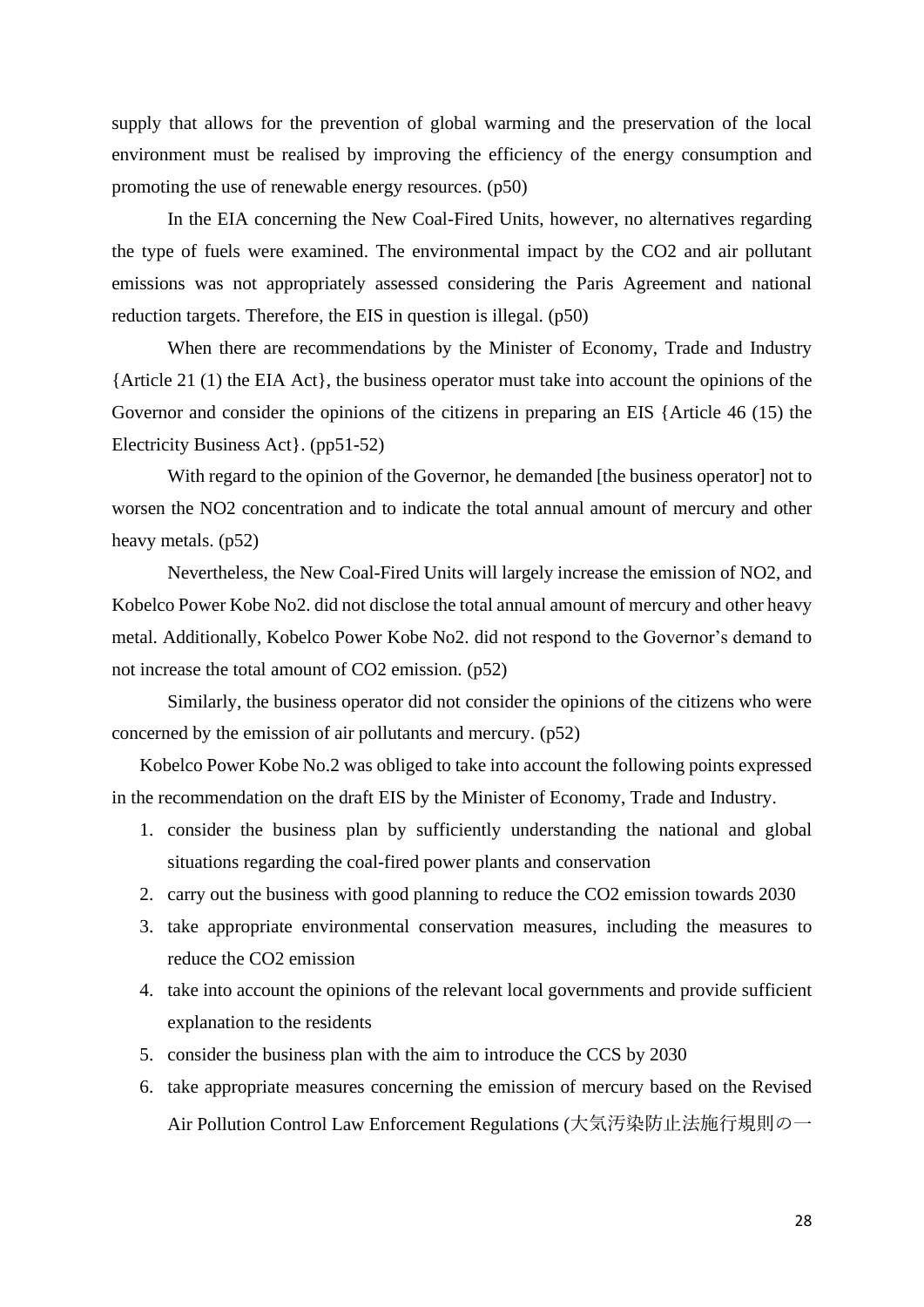部を改正する省令) and Notice on the Mercury Measurement Method in Exhaust Gas (排出ガス中の水銀測定法)

7. take additional measures concerning PM 2.5 where necessary based on the latest knowledge

(pp52-53)

However, the EIS only added a sentence stating that the business operator would continuously consider CO2 emission reduction measures, including the development of technology aiming for the installation of CCS facilities, and there were no concrete plans. The EIS did not include any examination/consideration related to mercury and PM2.5 nor additional environmental conservation measures. In addition, it only took a month for the business operator to submit the EIS after the Minister submitted his recommendations. This period (from  $4<sup>th</sup>$  April to  $11<sup>th</sup>$  May) is too short, and thus, it can be said that no substantive examination was carried out. It is therefore against Article 46 (15) of the Electricity Business Act. (p54)

The Notice of Finalization by the Minister of Economy, Trade and Industry confirms the environmental impact and content of environmental conservation measures and has significant importance. Hence, when the content or procedures of the EIA were irrational, the Minister of Economy, Trade and Industry must correct the business operator by exercising his authority. Ultimately, the Minister must assess the EIS and order a revision when there is no appropriate consideration for environmental conservation. As the Minister of Economy, Trade and Industry overlooked a number of issues, the Notice of Finalization must be annulled. (pp54-55)

#### <span id="page-28-0"></span>**5.5 Disposability of the Notice of Finalization**

Articles 48 (1) and 48 (2) of the Electricity Business Act state that construction of an electric facility for business use can only start after 30 days from the date that the notification of the construction is accepted. Article 66 of the Electricity Business Act Enforcement Regulation sets out the necessary documents to be attached to the notification. It requires [the business operator] to state the environmental conservation measures and to attach the documents explaining the measures, yet Kobelco Power Kobe No.2 only attached the EIS and the Notice of Finalization. (pp54-55)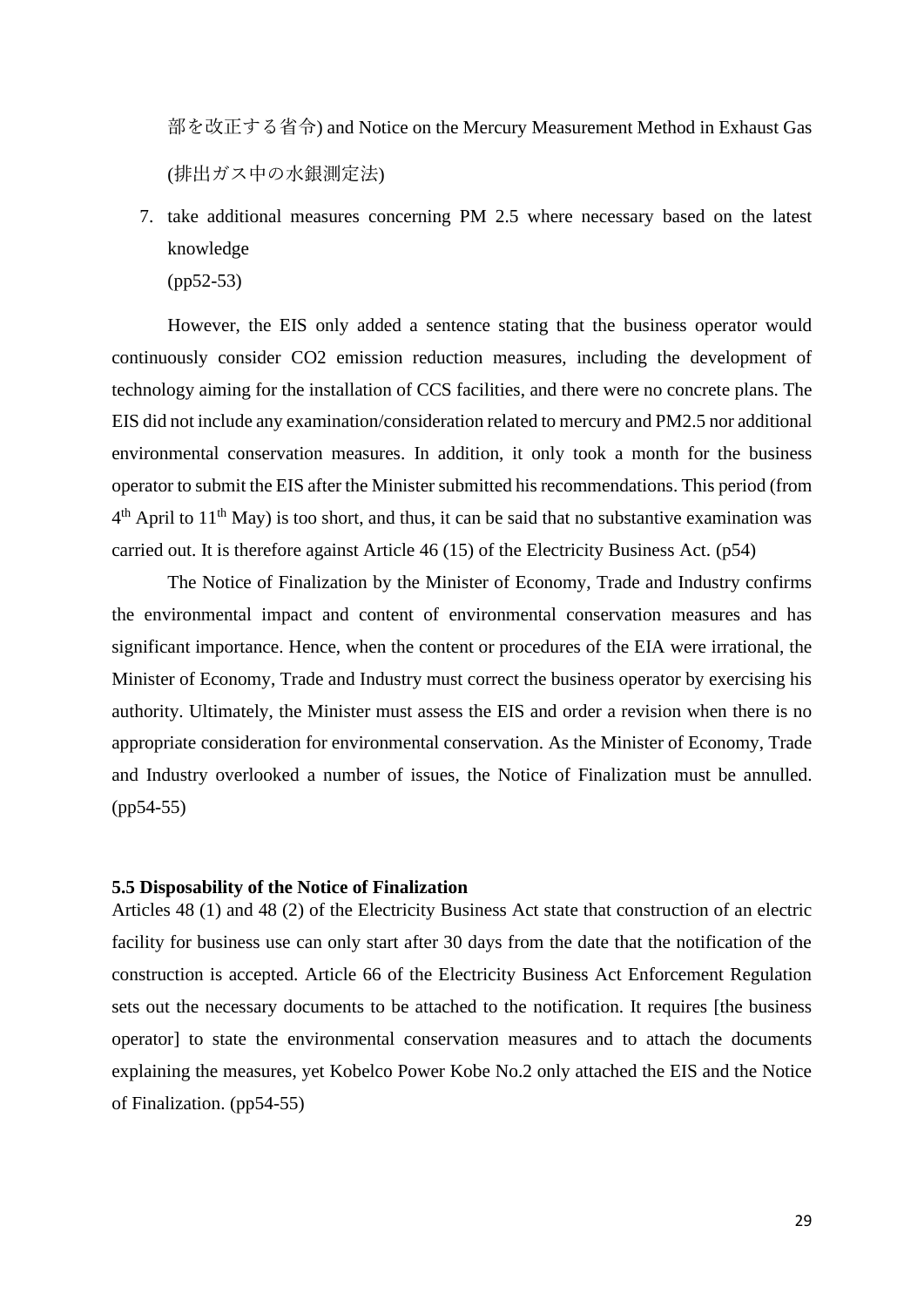Moreover, Articles 48 (4), 48 (4), and 47(3)(3) of the Electricity Business Act state that the Minister of Economy, Trade and Industry can order changes or discontinuation of the construction project (revision order) within the 30-day period. (p55)

As the project without a confirmed EIS would receive an order of revision, the Notice of Finalization is a necessary element for a business operator to start the construction. The Notice of Finalization is an act constituting disposition or exercise of public authority by an administrative authority within the meaning of Article 3 (2) of the Administrative Case Litigation Act.<sup>9</sup> Consequently, the Notice of Finalization addressed to Kobelco Power Kobe NO.2 falls under the scope of Article 3 (2) regulating the action for the revocation of the original administrative disposition. (p55)

#### <span id="page-29-0"></span>**5.6 Standing**

A person who has legal interest(s) under Article 9 (1) of the Administrative Case Litigation Act refers to a person whose right or legally protected interest is violated or is likely to be violated by disposition. If the purpose of administrative regulation that prescribed the disposition is interpreted in the way to define the interests of undefined persons as not merely the public interests but also as legally protected interests of individuals, those interests can be protected by law. Subsequently, the person whose interest is (likely to be) violated by the disposition has standing for the action for the revocation. (Supreme Court, Judgment,  $7<sup>th</sup>$ December, 1942; 59 Minshu (10) 2645 (p57)

The Notice of Finalization in question is disposition based on the Electricity Business Act, and the Electricity Business Act aims to protect not only the interests of the consumers but also the public safety and environmental conservation (Article 1). (p57)

Moreover, a person that installs electric facilities for business use must maintain the electric facilities for business use to ensure that they conform to the technical standards established by order of the competent ministry {Article 39 (1) the Electricity Business Act}. (p57)

The Ordinance on Technical Standards demands compliance with the Air Pollution Control Act and Act on Special Measures against Dioxins (Article 4 of the Ordinance on Technical Standards) in order to make sure that electric facilities for business use dot not pose

<sup>9</sup>行政事件訴訟法 (Administrative Case Litigation Act) <

[http://www.japaneselawtranslation.go.jp/law/detail/?re=01&dn=1&x=0&y=0&co=1&ia=03&ja=04&yo=%E8%](http://www.japaneselawtranslation.go.jp/law/detail/?re=01&dn=1&x=0&y=0&co=1&ia=03&ja=04&yo=%E8%A1%8C%E6%94%BF&gn=&sy=&ht=&no=&bu=&ta=&ky=%E8%A1%8C%E6%94%BF%E6%B3%95&page=3) [A1%8C%E6%94%BF&gn=&sy=&ht=&no=&bu=&ta=&ky=%E8%A1%8C%E6%94%BF%E6%B3%95&page](http://www.japaneselawtranslation.go.jp/law/detail/?re=01&dn=1&x=0&y=0&co=1&ia=03&ja=04&yo=%E8%A1%8C%E6%94%BF&gn=&sy=&ht=&no=&bu=&ta=&ky=%E8%A1%8C%E6%94%BF%E6%B3%95&page=3) [=3>](http://www.japaneselawtranslation.go.jp/law/detail/?re=01&dn=1&x=0&y=0&co=1&ia=03&ja=04&yo=%E8%A1%8C%E6%94%BF&gn=&sy=&ht=&no=&bu=&ta=&ky=%E8%A1%8C%E6%94%BF%E6%B3%95&page=3) accessed 21 December 2021.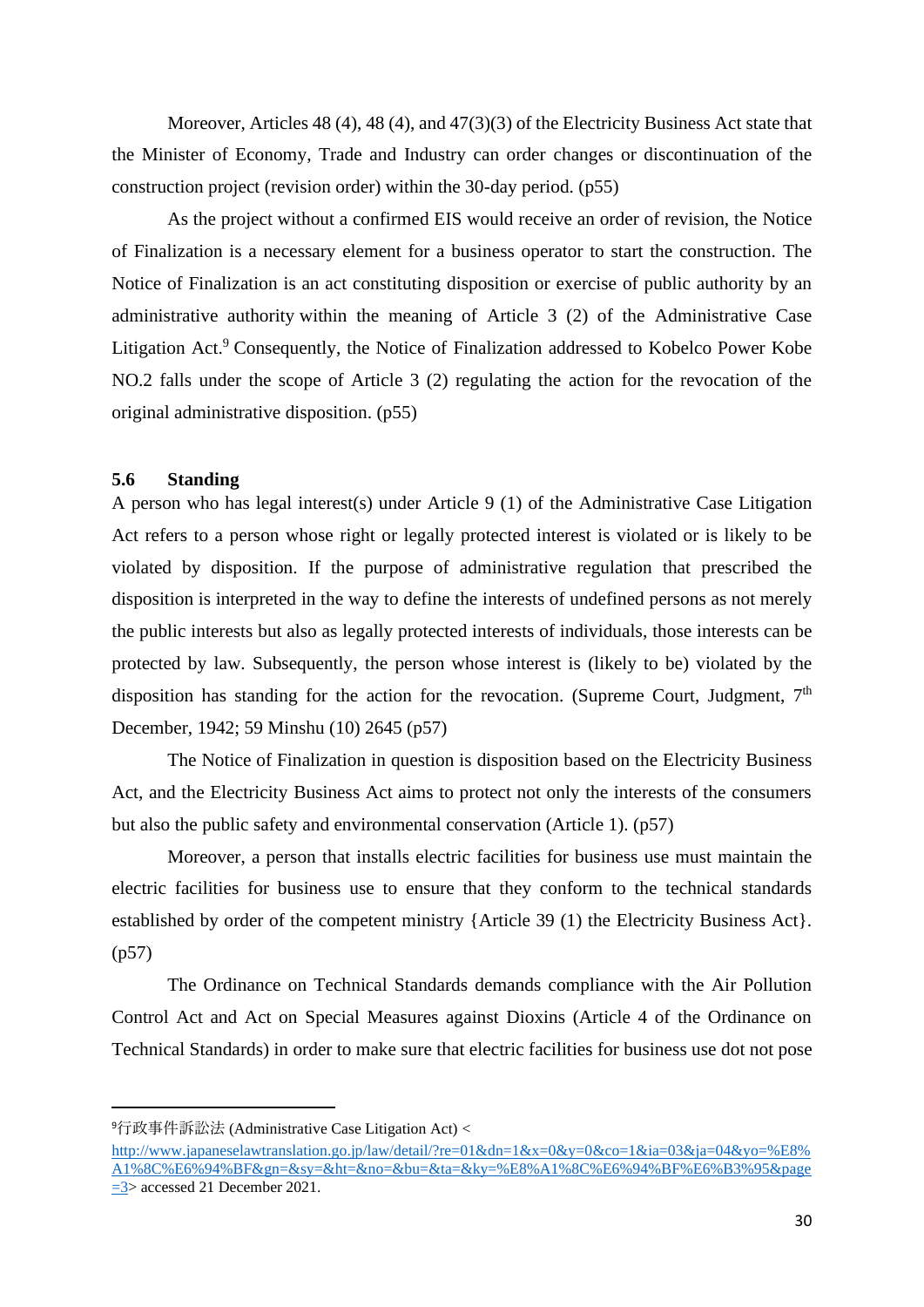a risk of inflicting bodily or damage to objects {Article 39 (2) (1) of the Electricity Business Act}. Having this in mind, the regulation pertaining to the installation of an electric facility under the Electricity Business Act is interpreted as aiming to protect the interests of residents' life, health, and living environment as individual interests. (p57)

Furthermore, the EIA Act aims at securing the appropriate consideration for environmental conservation and contributing to the healthy and cultural life of people in the future (Article 1 EIA Act). The Electricity Business Act and the EIA Act try to realise the conservation of the environment and due consideration through the EIA. From the purposes of the Electricity Business Act and the EIA Act, individual interests of the residents whose health and living environment are likely to be damaged should be protected. Thus, the residents who are affected by the environmental impact are said to have standing in the revocation of the Notice of Finalization made pursuant to Article 46 (17) (ii) of the Electricity Business Act. (pp57-58)

The Plaintiffs who live in Kobe and Ashiya have standing as they live in the areas that are environmentally impacted by the project concerned within the meaning of Article 15 of the EIA Act. (p59)

Nevertheless, the environmental impact is not limited to those areas as air pollution and global warming can affect a wide range of areas. Especially, global warming can cause worldwide damage. The Electricity Business Act and the EIA Act also concern the impact on global warming and are interpreted as protecting the interests of the Plaintiffs not to be damaged by global warming. Further, as explained earlier, the scientific view demonstrated in the IPCC reports and others is that global warming certainly threatens all people's life, health, and living environment, not only those of the Plaintiffs who live close to the planned project area. Consequently, the Electricity Business Act and the EIA Act should be interpreted as providing standing for those who do not live in the vicinity [directly affected area]. (p59)

In short, the Plaintiffs have standing for the revocation of the Notice of Finalization. (p59)

#### <span id="page-30-0"></span>**5.7 Interest in the revocation of the Notice of Finalization**

Consideration for environmental conservation in maintaining and operating an electric facility for business use is not merely a non-binding target but a legal obligation laid down in the Electricity Business Act. When there are substantive and/or procedural issues in the EIS, it cannot serve as a base for appropriate consideration of environmental conservation. If the notice of finalization is revoked, the content of the environmental conservation obligations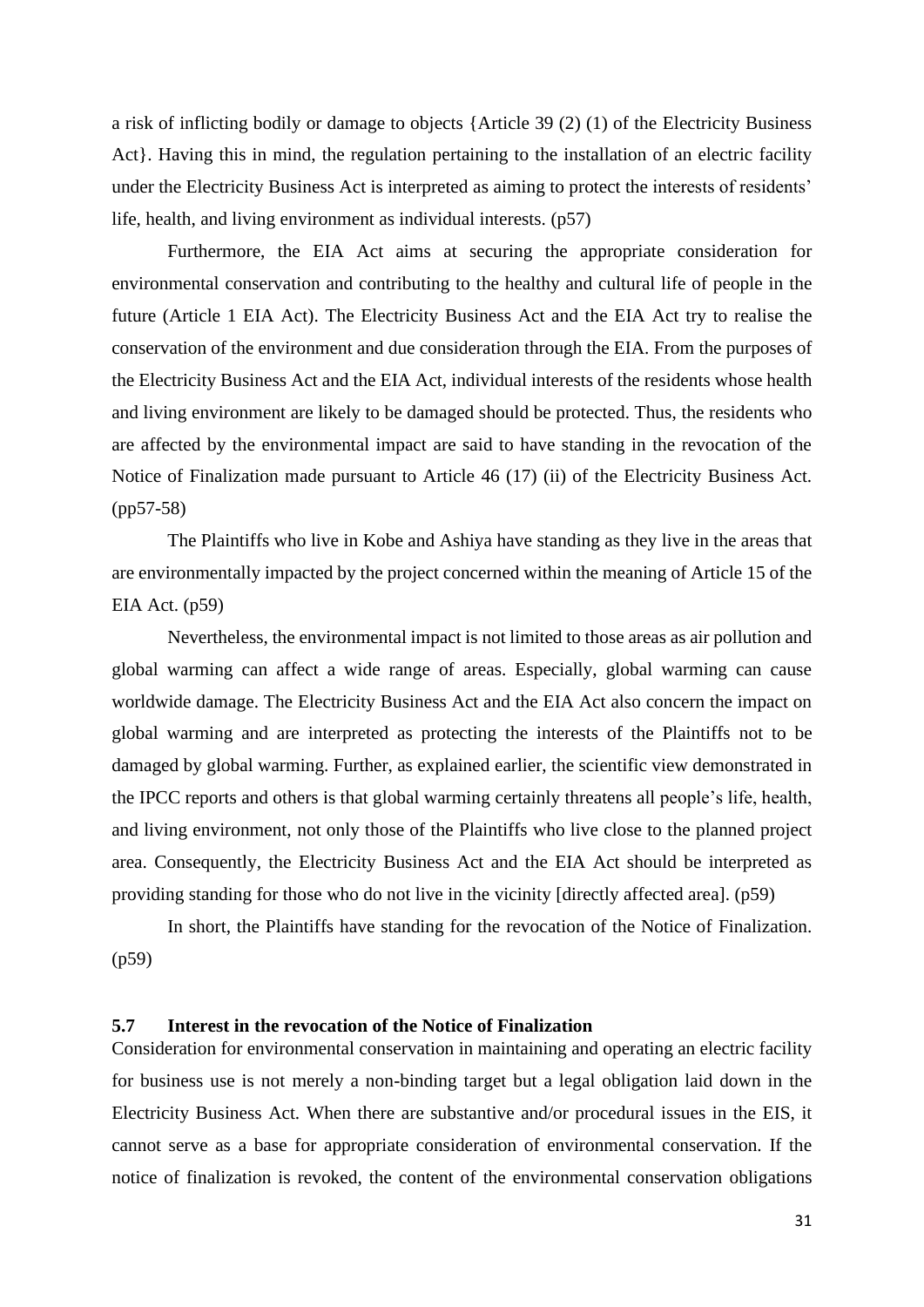under Article 46 (2) of the Electricity Business Act will change based on the new EIS. It subsequently means that the methods of the maintenance and operation of the electric facility change as well as the amount of emissions of air pollutants and CO2. Consequently, the environmental impact changes, and the protection of the rights of the individuals (prevention of the violation of rights) can be realised. Since the notice of finalization directly affects the rights of people whose environment is impacted by the business operator through the changes in the content of the obligations, those people have the interest in seeking the revocation of the notice. (pp59-61)

The EIS regarding the New Coal-Fired Units is both substantively and procedurally illegal. If the Notice of Finalization on hand is revoked, the content of the obligations of Kobelco Power Kobe NO.2 relating to environmental conservation would change. The methods of the maintenance and operation of the New Coal-Fired Units change accordingly, and the protection of the legal interests of the Plaintiffs (life, health, and living environment) can be realised through the reduction in the amount of air pollutant and CO2 emissions. Therefore, the Plaintiffs have the interest in the revocation of the Notice of Finalization. In conclusion, the Plaintiffs demand the revocation of Notice of Finalization by the Minister of Economy, Trade and Industry addressed to Kobelco Power Kobe NO.2. (p61)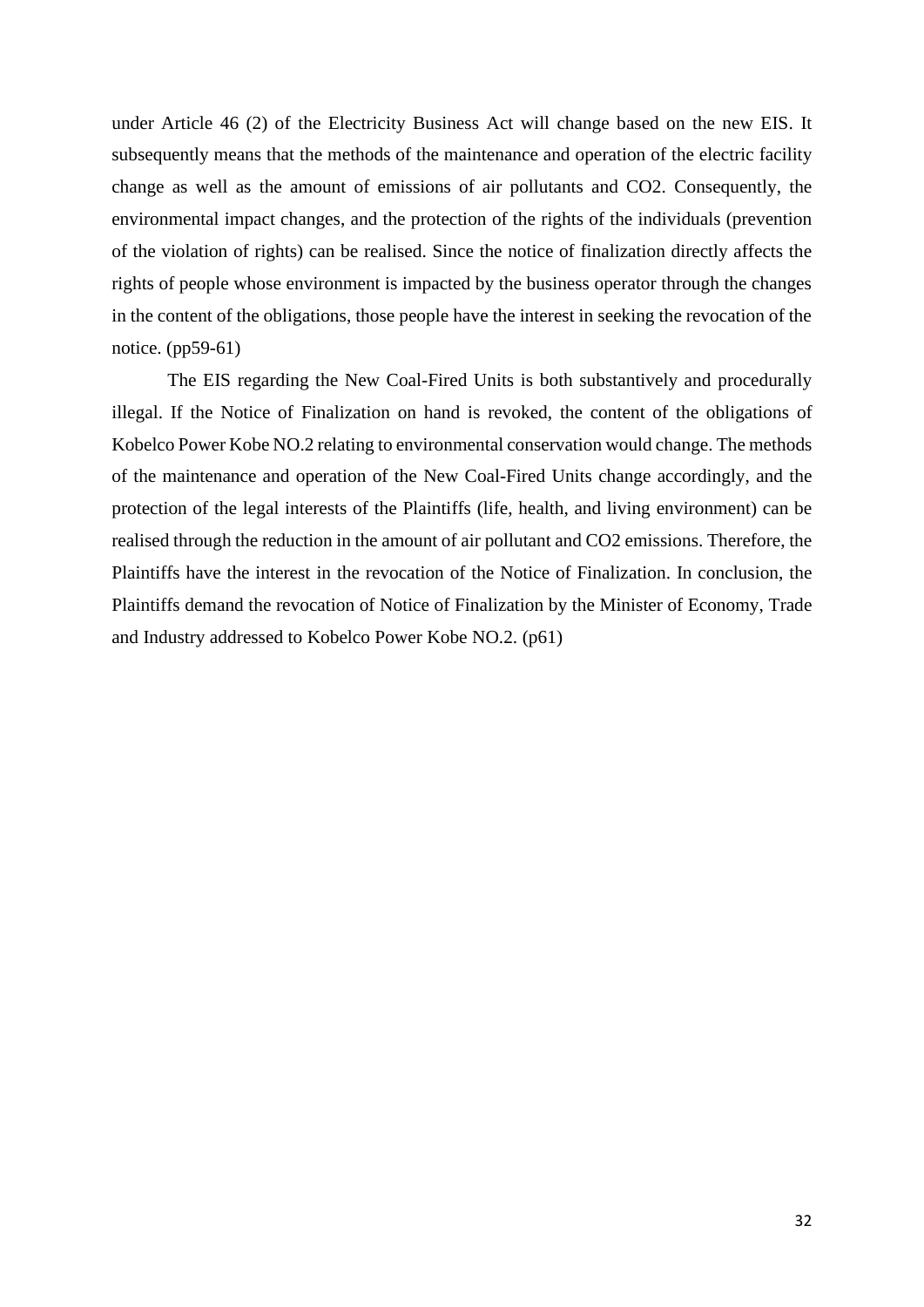# <span id="page-32-0"></span>6 **Confirming the Illegality of Not Establishing the Regulations relating the CO2 emission in 1997 Ministry of International Trade and Industry Ordinance No. 51; Ministerial Ordinance That Sets Technical Standards for Thermal Power Generation Equipment**

There are no standards regulating the CO2 emission by thermal power plants. The omission to set out the regulation by the Minister of Economy, Trade and Industry is illegal as it is against the obligations of the state under the Paris Agreement. The Plaintiffs request the Minister of Economy, Trade and Industry to recognise the illegality and establish regulative standards based on the Electricity Business Act. (p62)

According to Articles 39 (1), 48 (1), 48 (3) (i), and 47 (3) (i) of the Electricity Business Act, and the Ministerial Ordinance that sets technical standards for thermal power generation equipment, a business operator must install, maintain, and manage the electric facilities for business use in accordance with the technical standards before and during the construction. Regarding air pollutant emissions, the Ordinance on the thermal power technical standards includes a provision on the prevention of pollution in Article 4. The provision also requires compliance with the Air Pollution Control Act and other regulative standards relating to the emission of dust and soot {Article 46 (1)-(3)}, compliance with the Act on Special Measures against Dioxins {Article 46 (4)(5)}, and compliance with the Mine Safety Act {Article 46  $(6)(7)$ . (pp62-63)

There are general regulative standards aiming for pollution prevention, yet there are no other technical standards restricting the emission of air pollutants and there is no regulation concerning CO2 emission. (p63)

The Electricity Business Act aims to not only secure public safety but also environmental conservation. The 'environmental conservation' in Articles 1 and 3 of the Basic Act on Energy Policy includes not only the conservation of the local environment but also the conservation of the global environment, meaning that measures against global warming must be included [in the environmental conservation measures]. (p63)

The contribution to the local and global environmental conservation was initially recognised as an objective in the Basic Act on Energy Policy (2002), by ratification of the Kyoto Protocol, and the Marrakesh Accords (2001). Then the fossil fuel phase-out became a [necessary] measure as a result of the ratification of the Paris Agreement. (p63)

Moreover, by keeping the Basic Act on Energy Policy and Paris Agreement in mind, the 'bodily damage' under Article 39 (2) of the Electricity Business Act must be interpreted as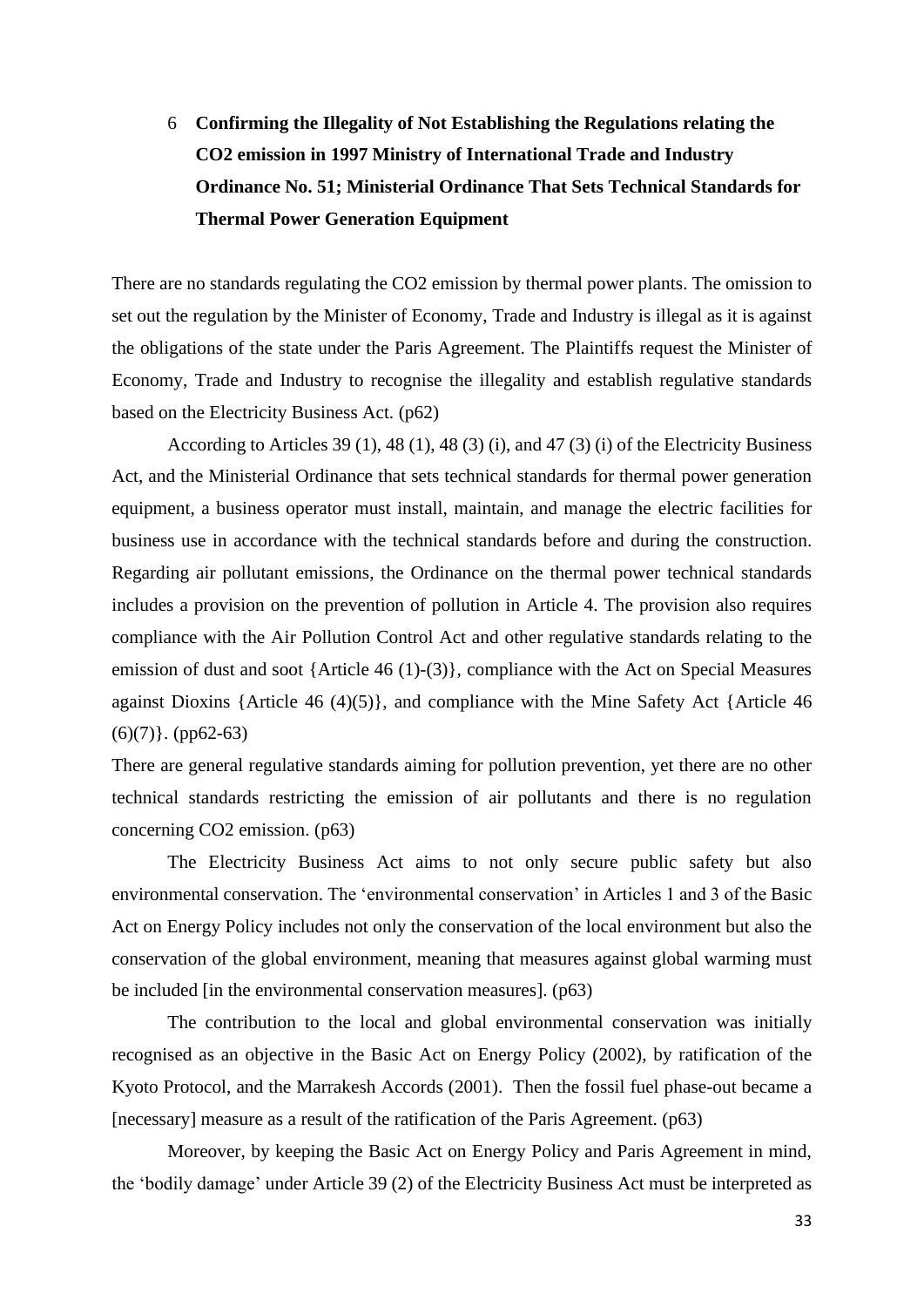including the damage to health by global warming. The CO2 emission certainly worsens global warming and causes climate change. Climate change leads to abnormal weather and natural disasters, which damage people's life, body, and health. Consequently, technical standards must regulate the CO2 emission as it causes bodily damage. However, the existing legal framework lacks such regulative standards. (pp63-64)

The CO2 emission by thermal plants is not regulated by the existing law, including the Air Pollution Control Act. As the CO2 is emitted by the operation by thermal plants, which are electric facilities for business use, its emission should be regulated by the technical standards pertaining to the electric power generation facilities. (pp64-65)

Accordingly, the Minister of Economy, Trade and Industry, who is an administrative authority in charge of the disposition of the Defendant, is obliged to regulate the CO2 emission and prevent the damage thereof in accordance with the Paris Agreement by appropriately exercising its regulative authority based on Article 9 (1) of the Electricity Business Act. If such authority is not exercised, the omission should be considered illegal. In other words, the Minister of Economy, Trade and Industry is obliged to take necessary measures, including the establishment of the technical standards that are compatible with the Paris Agreement, to achieve the FY 2030 and 2050 Targets. It was pointed out by the Minister of Environment that even the FY 2030 Target could not be realised with the Outline of Voluntary Framework, Energy Saving Act, and the Energy Supply Structure Advancement Act. Due to the seriousness of the damage caused by climate change, no discretion not to establish CO2 emission regulations is accepted. Hence, the omission is a breach of Article 39 of the Electricity Business Act and is illegal. (p65)

If the emission of CO2 is regulated, Kobelco Power Kobe No2. must make modifications to [the plan of] the New Coal-Fired Units in order to comply with the regulations. If the regulations are then implemented by Kobelco Power Kobe No.2 or enforced by authority, the amount of CO2 emission would largely decrease (if the operation is restricted) or become zero (if the operation is stopped). The damage to the Plaintiffs would subsequently decrease, and the content of damage to the Plaintiffs' life, body, and others would differ. Since the Plaintiffs suffer damage from the lack of regulations of CO2 emission, they have standing under Article 4 of the Administrative Case Litigation Act. (pp66-67)

Lastly, the Plaintiffs claim for the declaration that the omission of the regulation of the CO2 emission by the Minister of Economy, Trade and Industry is illegal. (p67)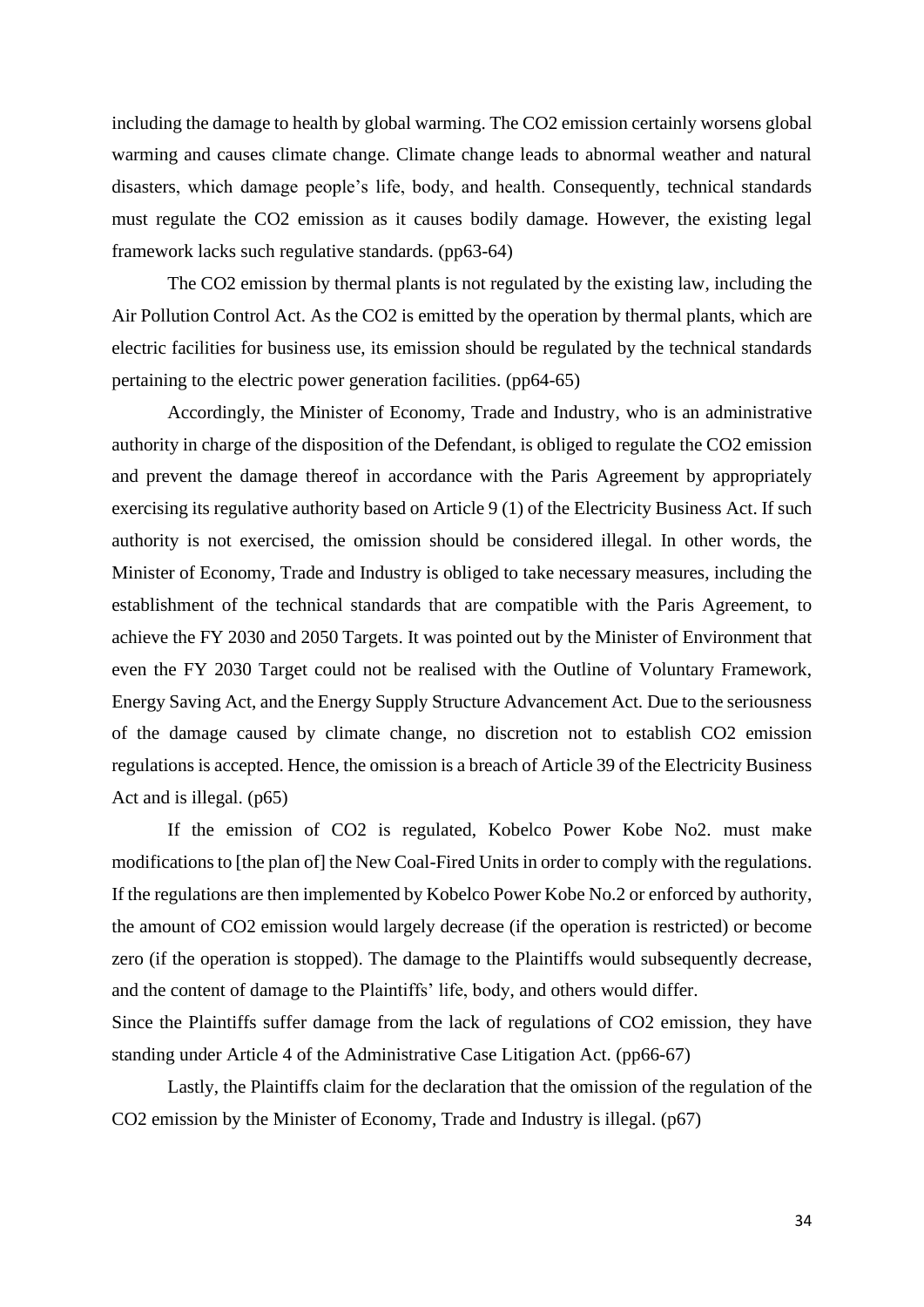## **7 Conclusion**

<span id="page-34-0"></span>In conclusion, the Plaintiffs demand the Minister of Economy, Trade and Industry to revoke the Notice of Finalization dated 21<sup>st</sup> May 2018 and to recognise the illegality of not setting out the regulations on CO2 emission in its ordinances. (p67)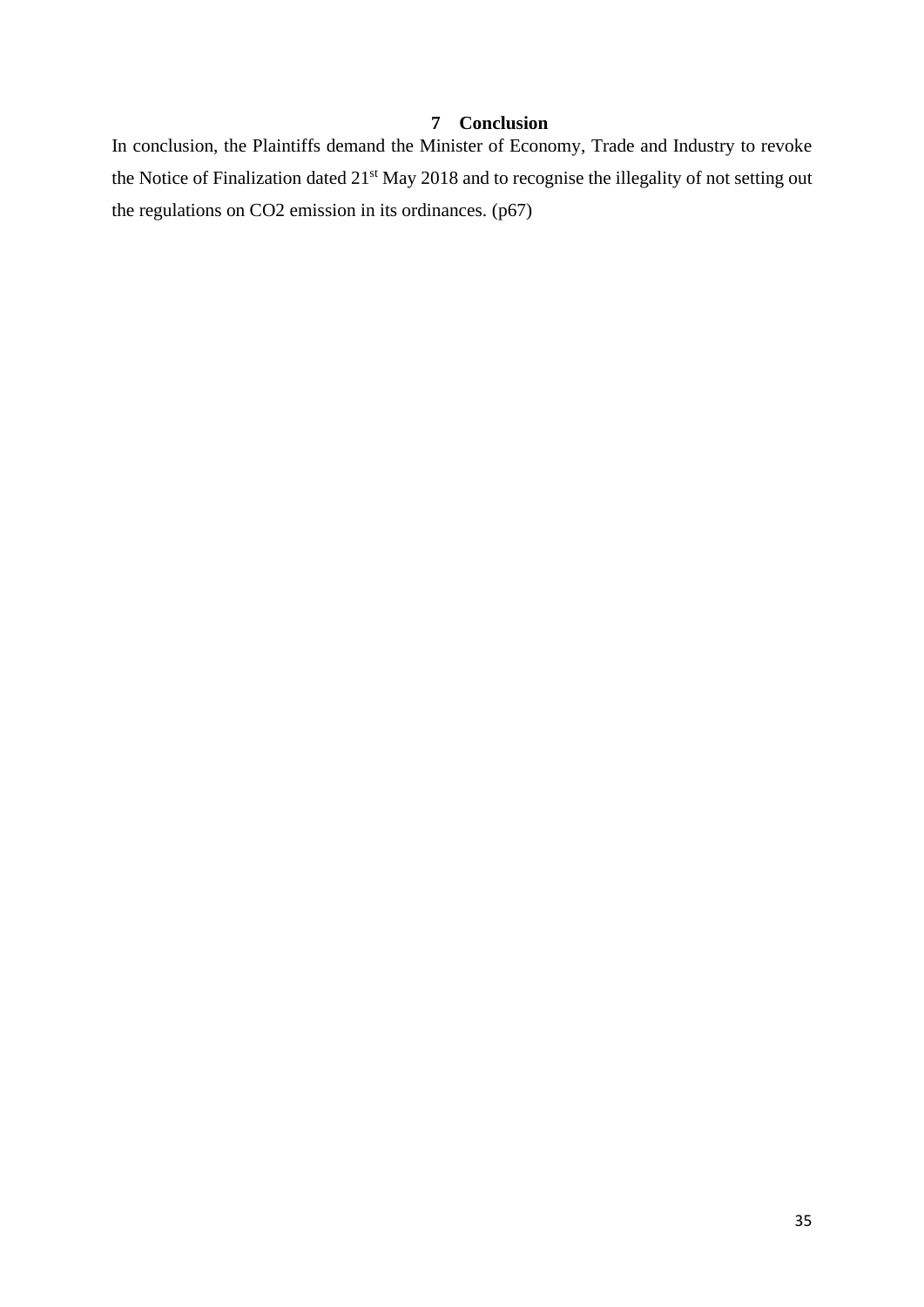## **Bibliography**

## <span id="page-35-0"></span>**Legislation**

環境影響評価法 (Environmental Impact Assessment Act)

[<http://www.japaneselawtranslation.go.jp/law/detail/?re=2&dn=1&x=0&y=0&co=1&ia=03](http://www.japaneselawtranslation.go.jp/law/detail/?re=2&dn=1&x=0&y=0&co=1&ia=03&ja=04&yo=&gn=&sy=&ht=&no=&bu=&ta=&ky=environmental+impact+assessment+act&page=8) [&ja=04&yo=&gn=&sy=&ht=&no=&bu=&ta=&ky=environmental+impact+assessment+act](http://www.japaneselawtranslation.go.jp/law/detail/?re=2&dn=1&x=0&y=0&co=1&ia=03&ja=04&yo=&gn=&sy=&ht=&no=&bu=&ta=&ky=environmental+impact+assessment+act&page=8) [&page=8>](http://www.japaneselawtranslation.go.jp/law/detail/?re=2&dn=1&x=0&y=0&co=1&ia=03&ja=04&yo=&gn=&sy=&ht=&no=&bu=&ta=&ky=environmental+impact+assessment+act&page=8) accessed 20 December 2021

環境基本法 (Basic Act on the Environment/The Basic Environment Law) 1993

<http://www.japaneselawtranslation.go.jp/law/detail/?ft=1&re=2&dn=1&x=0&y=0&co=01& ia=03&ja=04&ky=basic+environmental+act&page=4> accessed 20 December 2021

行政事件訴訟法 (Administrative Case Litigation Act)

[<http://www.japaneselawtranslation.go.jp/law/detail/?re=01&dn=1&x=0&y=0&co=1&ia=03](http://www.japaneselawtranslation.go.jp/law/detail/?re=01&dn=1&x=0&y=0&co=1&ia=03&ja=04&yo=%E8%A1%8C%E6%94%BF&gn=&sy=&ht=&no=&bu=&ta=&ky=%E8%A1%8C%E6%94%BF%E6%B3%95&page=3) [&ja=04&yo=%E8%A1%8C%E6%94%BF&gn=&sy=&ht=&no=&bu=&ta=&ky=%E8%A1](http://www.japaneselawtranslation.go.jp/law/detail/?re=01&dn=1&x=0&y=0&co=1&ia=03&ja=04&yo=%E8%A1%8C%E6%94%BF&gn=&sy=&ht=&no=&bu=&ta=&ky=%E8%A1%8C%E6%94%BF%E6%B3%95&page=3) [%8C%E6%94%BF%E6%B3%95&page=3>](http://www.japaneselawtranslation.go.jp/law/detail/?re=01&dn=1&x=0&y=0&co=1&ia=03&ja=04&yo=%E8%A1%8C%E6%94%BF&gn=&sy=&ht=&no=&bu=&ta=&ky=%E8%A1%8C%E6%94%BF%E6%B3%95&page=3) accessed 21 December 2021

大気汚染防止法(Air Pollution Control Act)

[<http://www.japaneselawtranslation.go.jp/law/detail/?ft=1&re=01&dn=1&x=0&y=0&co=01](http://www.japaneselawtranslation.go.jp/law/detail/?ft=1&re=01&dn=1&x=0&y=0&co=01&ia=03&ja=04&ky=%E5%A4%A7%E6%B0%97%E6%B1%9A%E6%9F%93%E9%98%B2%E6%AD%A2%E6%B3%95&page=4) [&ia=03&ja=04&ky=%E5%A4%A7%E6%B0%97%E6%B1%9A%E6%9F%93%E9%98%B](http://www.japaneselawtranslation.go.jp/law/detail/?ft=1&re=01&dn=1&x=0&y=0&co=01&ia=03&ja=04&ky=%E5%A4%A7%E6%B0%97%E6%B1%9A%E6%9F%93%E9%98%B2%E6%AD%A2%E6%B3%95&page=4) [2%E6%AD%A2%E6%B3%95&page=4>](http://www.japaneselawtranslation.go.jp/law/detail/?ft=1&re=01&dn=1&x=0&y=0&co=01&ia=03&ja=04&ky=%E5%A4%A7%E6%B0%97%E6%B1%9A%E6%9F%93%E9%98%B2%E6%AD%A2%E6%B3%95&page=4) accessed 20 December 2021

電気事業法 (Electricity Business Act)

[<http://www.japaneselawtranslation.go.jp/law/detail/?ft=1&re=01&dn=1&x=0&y=0&co=01](http://www.japaneselawtranslation.go.jp/law/detail/?ft=1&re=01&dn=1&x=0&y=0&co=01&ia=03&ja=04&ky=electricity+business+act&page=42) [&ia=03&ja=04&ky=electricity+business+act&page=42>](http://www.japaneselawtranslation.go.jp/law/detail/?ft=1&re=01&dn=1&x=0&y=0&co=01&ia=03&ja=04&ky=electricity+business+act&page=42) accessed 21 December 2021

#### **Others**

環境影響評価法の規定による主務大臣が定めるべき指針等に関する基本的事項(The Basic Matters relating to the Guidelines to be Established by the Competent Minister in Accordance with the Provisions of the Environmental Impact Assessment Act) <